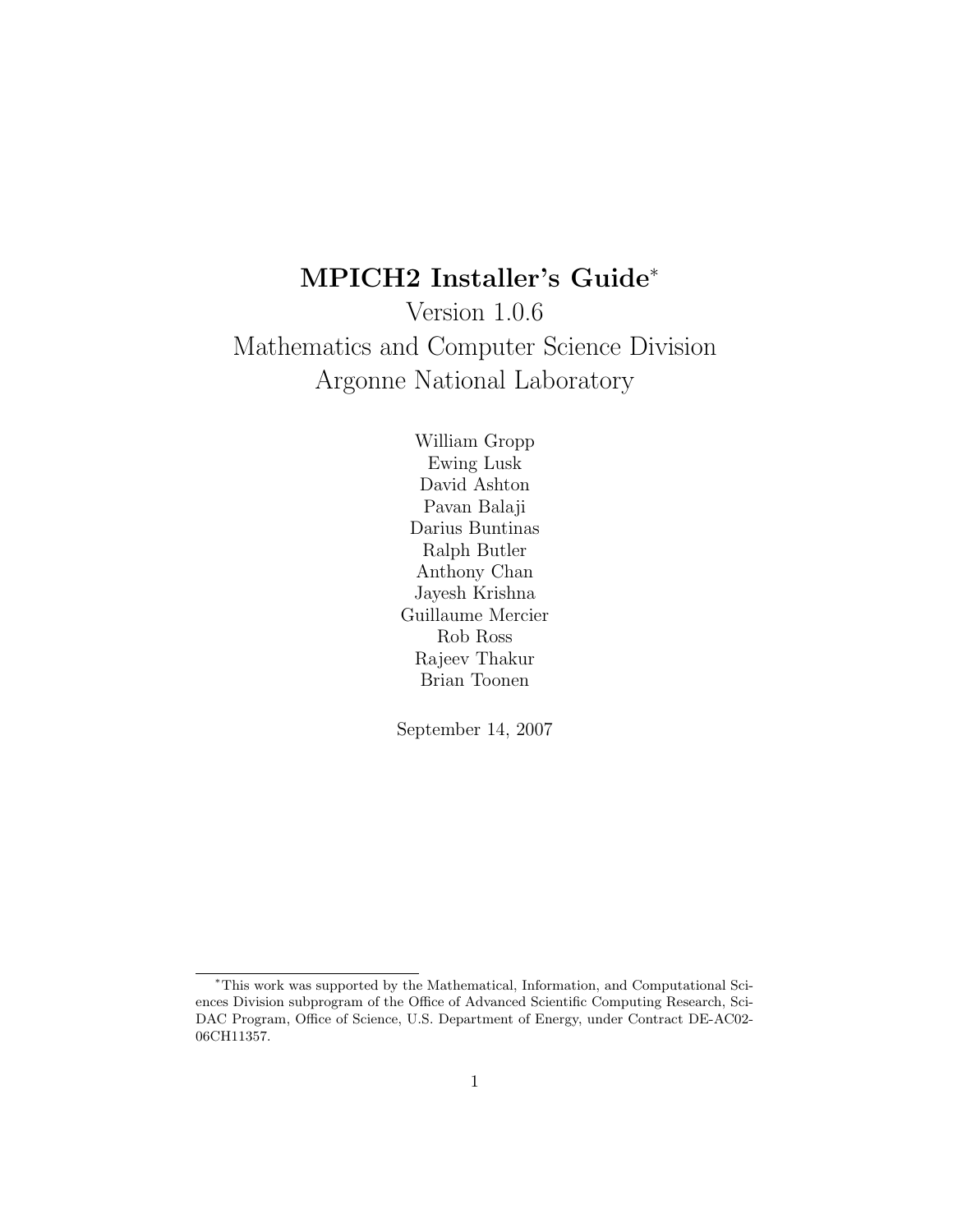# Contents

| $\mathbf{1}$ |                              | Introduction                                                       | $\mathbf{1}$   |  |  |  |
|--------------|------------------------------|--------------------------------------------------------------------|----------------|--|--|--|
| $\bf{2}$     | <b>Quick Start</b>           |                                                                    |                |  |  |  |
|              | 2.1                          |                                                                    | $\mathbf{1}$   |  |  |  |
|              | 2.2                          | From A Standing Start to Running an MPI Program                    | $\overline{2}$ |  |  |  |
|              | 2.3                          |                                                                    | 9              |  |  |  |
|              | 2.4                          | Common Non-Default Configuration Options                           | 9              |  |  |  |
|              |                              | The Most Important Configure Options<br>2.4.1                      | 9              |  |  |  |
|              |                              | Using the Absoft Fortran compilers with MPICH2<br>2.4.2            | 10             |  |  |  |
|              | 2.5                          | Shared Libraries                                                   | 11             |  |  |  |
|              | 2.6                          |                                                                    | 11             |  |  |  |
| 3            | <b>Migrating from MPICH1</b> |                                                                    |                |  |  |  |
|              | 3.1                          |                                                                    | 11             |  |  |  |
|              | 3.2                          |                                                                    | 12             |  |  |  |
| 4            |                              | Choosing the Communication Device                                  | 13             |  |  |  |
| $\bf{5}$     |                              | <b>Installing and Managing Process Managers</b>                    | 14             |  |  |  |
|              | 5.1                          | mpd                                                                | 14             |  |  |  |
|              |                              | 5.1.1                                                              | 14             |  |  |  |
|              |                              | 5.1.2<br>System Requirements                                       | 14             |  |  |  |
|              |                              | 5.1.3                                                              | 15             |  |  |  |
|              |                              | 5.1.4                                                              | 16             |  |  |  |
|              |                              | 5.1.5<br>Running MPD on multi-homed systems                        | 16             |  |  |  |
|              |                              | 5.1.6<br>Running MPD as Root $\dots \dots \dots \dots \dots \dots$ | 17             |  |  |  |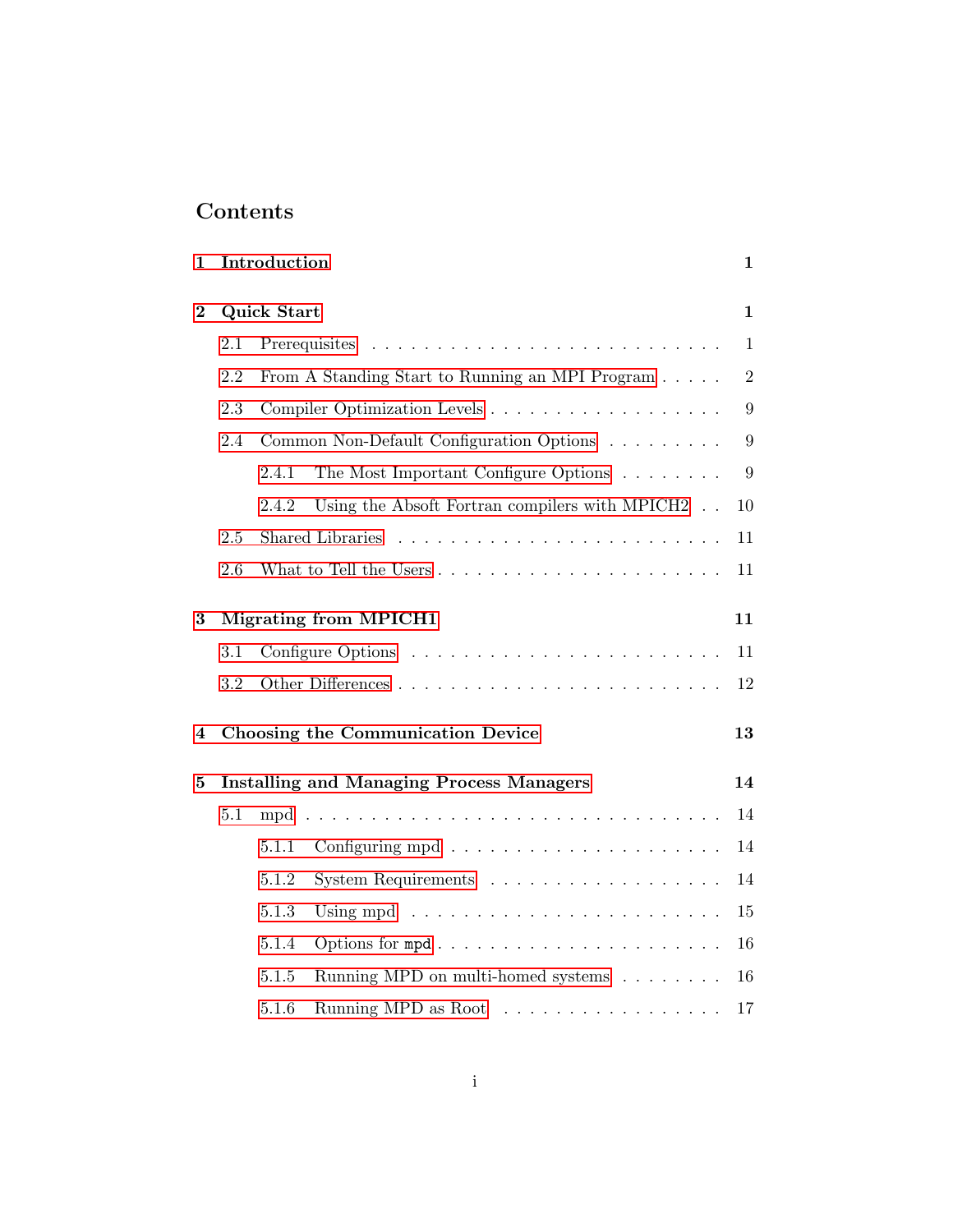|     | Running MPD on SMP's<br>5.1.7                                                       | 17                                                                                                                                |  |  |  |  |  |  |
|-----|-------------------------------------------------------------------------------------|-----------------------------------------------------------------------------------------------------------------------------------|--|--|--|--|--|--|
|     | Security Issues in MPD $\dots \dots \dots \dots \dots$<br>5.1.8                     | 18                                                                                                                                |  |  |  |  |  |  |
| 5.2 |                                                                                     | 19                                                                                                                                |  |  |  |  |  |  |
|     | 5.2.1<br>Configuration $\ldots \ldots \ldots \ldots \ldots \ldots \ldots \ldots$    | 19                                                                                                                                |  |  |  |  |  |  |
|     | 5.2.2<br>Usage and administration $\ldots \ldots \ldots \ldots \ldots$              | 19                                                                                                                                |  |  |  |  |  |  |
| 5.3 |                                                                                     | 20                                                                                                                                |  |  |  |  |  |  |
|     |                                                                                     | 20                                                                                                                                |  |  |  |  |  |  |
|     | 21                                                                                  |                                                                                                                                   |  |  |  |  |  |  |
|     |                                                                                     | 21                                                                                                                                |  |  |  |  |  |  |
|     | 22                                                                                  |                                                                                                                                   |  |  |  |  |  |  |
| 9.1 |                                                                                     | 22                                                                                                                                |  |  |  |  |  |  |
| 9.2 |                                                                                     | 23                                                                                                                                |  |  |  |  |  |  |
| 9.3 |                                                                                     | 24                                                                                                                                |  |  |  |  |  |  |
|     |                                                                                     | 24                                                                                                                                |  |  |  |  |  |  |
|     |                                                                                     | 27                                                                                                                                |  |  |  |  |  |  |
| A.1 |                                                                                     | 27                                                                                                                                |  |  |  |  |  |  |
|     | A.1.1                                                                               | 28                                                                                                                                |  |  |  |  |  |  |
| A.2 | Debugging host/network configuration problems $\ldots \ldots$                       | 33                                                                                                                                |  |  |  |  |  |  |
| A.3 | Firewalls, etc. $\dots \dots \dots \dots \dots \dots \dots \dots \dots \dots \dots$ | 34                                                                                                                                |  |  |  |  |  |  |
|     |                                                                                     | <b>Testing</b><br>Benchmarking<br><b>MPE</b><br><b>Windows Version</b><br>10 All Configure Options<br><b>Troubleshooting MPDs</b> |  |  |  |  |  |  |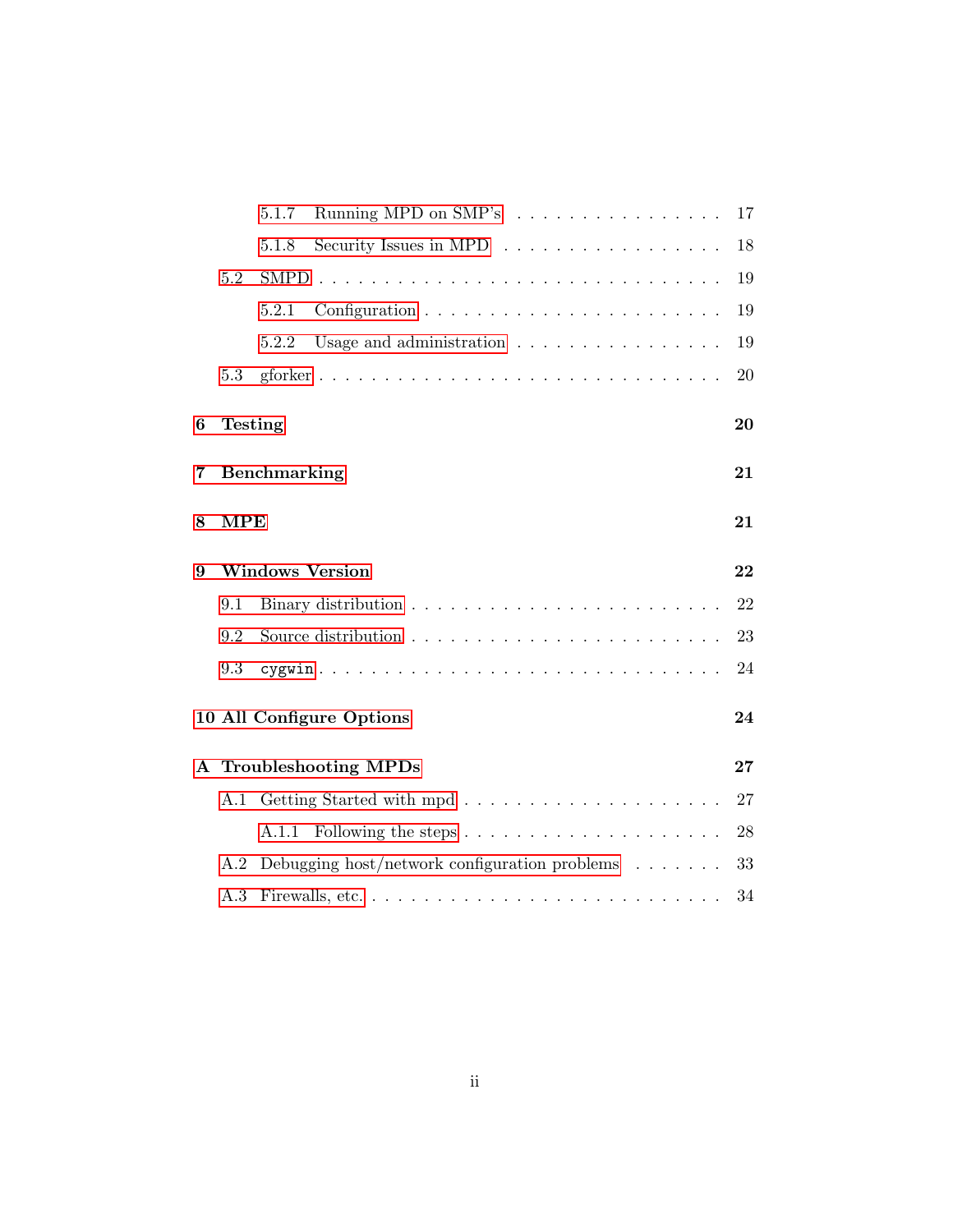# <span id="page-3-0"></span>1 Introduction

This manual describes how to obtain and install MPICH2, the MPI-2 implementation from Argonne National Laboratory. (Of course, if you are reading this, chances are good that you have already obtained it and found this document, among others, in its doc subdirectory.) This Guide will explain how to install MPICH so that you and others can use it to run MPI applications. Some particular features are different if you have system administration privileges (can become "root" on a Unix system), and these are explained here. It is not necessary to have such privileges to build and install MPICH2. In the event of problems, send mail to mpich2-maint@mcs.anl.gov. Once MPICH2 is installed, details on how to run MPI jobs are covered in the MPICH2 User's Guide, found in this same doc subdirectory.

MPICH2 has many options. We will first go through a recommended, "standard" installation in a step-by-step fashion, and later describe alternative possibilities.

# 2 Quick Start

In this section we describe a "default" set of installation steps. It uses the default set of configuration options, which builds the sock communication device and the MPD process manager, for languages  $C, C++,$  Fortran-77, and Fortran-90 (if those compilers exist), with compilers chosen automatically from the user's environment, without tracing and debugging options. It uses the VPATH feature of make, so that the build process can take place on a local disk for speed.

# 2.1 Prerequisites

For the default installation, you will need:

- 1. A copy of the distribution, mpich2.tar.gz.
- 2. A C compiler.
- 3. A Fortran-77, Fortran-90, and/or  $C++$  compiler if you wish to write MPI programs in any of these languages.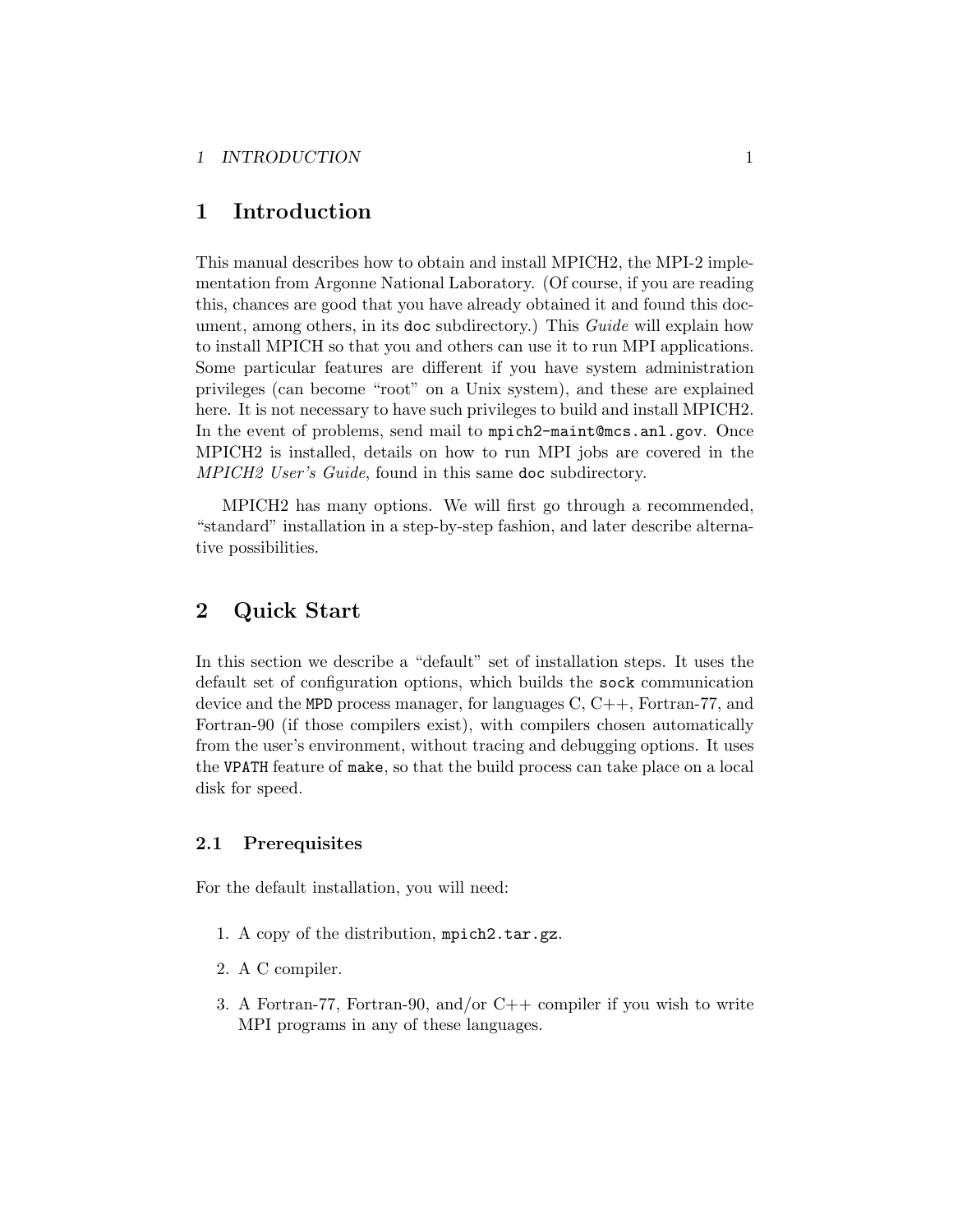- <span id="page-4-0"></span>4. Python 2.2 or later version, for building the default process management system, MPD. Most systems have Python pre-installed, but you can get it free from www.python.org. You may assume it is there unless the configure step below complains.
- 5. Any one of a number of Unix operating systems, such as IA32-Linux. MPICH2 is most extensively tested on Linux; there remain some difficulties on systems to which we do not currently have access. Our configure script attempts to adapt MPICH2 to new systems.

Configure will check for these prerequisites and try to work around deficiencies if possible. (If you don't have Fortran, you will still be able to use MPICH2, just not with Fortran applications.)

### 2.2 From A Standing Start to Running an MPI Program

Here are the steps from obtaining MPICH2 through running your own parallel program on multiple machines.

1. Unpack the tar file.

tar xfz mpich2.tar.gz

If your tar doesn't accept the z option, use

gunzip -c mpich2.tar.gz | tar xf -

Let us assume that the directory where you do this is /home/you/libraries. It will now contain a subdirectory named mpich2-1.0.6.

2. Choose an installation directory (the default is /usr/local/bin):

mkdir /home/you/mpich2-install

It will be most convenient if this directory is shared by all of the machines where you intend to run processes. If not, you will have to duplicate it on the other machines after installation. Actually, if you leave out this step, the next step will create the directory for you.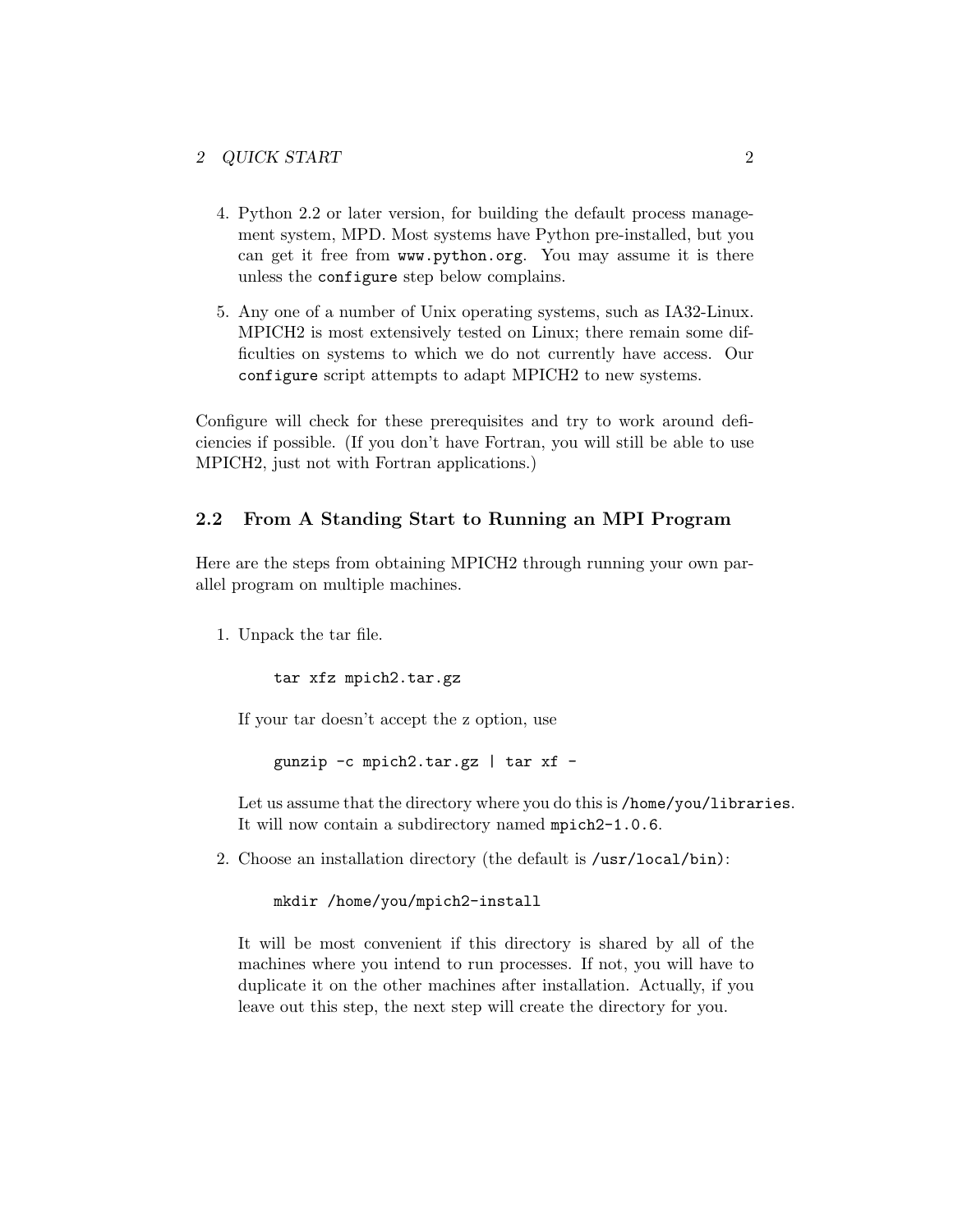3. Choose a build directory. Building will proceed much faster if your build directory is on a file system local to the machine on which the configuration and compilation steps are executed. It is preferable that this also be separate from the source directory, so that the source directories remain clean and can be reused to build other copies on other machines.

mkdir /tmp/you/mpich2-1.0.6

- 4. Choose any configure options. See Section [2.4.1](#page-11-0) for a description of the most important options to consider.
- 5. Configure MPICH2, specifying the installation directory, and running the configure script in the source directory:

```
cd /tmp/you/mpich2-1.0.6
/home/you/libraries/mpich2-1.0.6/configure \
        -prefix=/home/you/mpich2-install |& tee configure.log
```
where the  $\langle$  means that this is really one line. (On sh and its derivatives, use  $2 \times 1$  | tee configure.log instead of  $k$  tee configure.log). Other configure options are described below. Check the configure.log file to make sure everything went well. Problems should be selfexplanatory, but if not, send configure.log to mpich2-maint@mcs.anl.gov. The file config.log is created by configure and contains a record of the tests that configure performed. It is normal for some tests recorded in config.log to fail.

6. Build MPICH2:

make |& tee make.log

This step should succeed if there were no problems with the preceding step. Check make.log. If there were problems, send configure.log and make.log to mpich2-maint@mcs.anl.gov.

7. Install the MPICH2 commands:

make install |& tee install.log

This step collects all required executables and scripts in the bin subdirectory of the directory specified by the prefix argument to configure.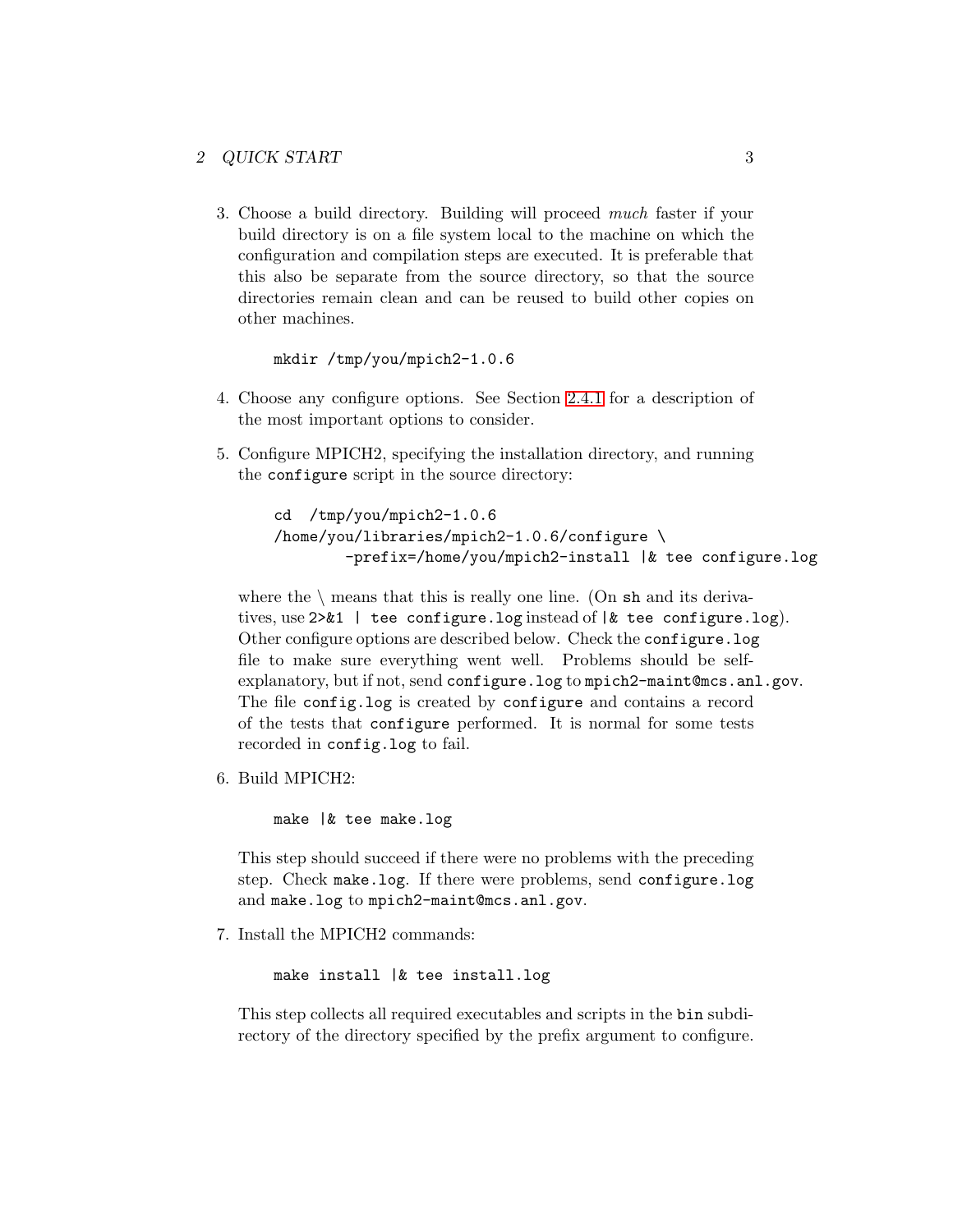8. Add the bin subdirectory of the installation directory to your path:

```
setenv PATH /home/you/mpich2-install/bin:$PATH
```
for csh and tcsh, or

```
export PATH=/home/you/mpich2-install/bin:$PATH
```
for bash and sh. Check that everything is in order at this point by doing

```
which mpd
which mpicc
which mpiexec
which mpirun
```
All should refer to the commands in the bin subdirectory of your install directory. It is at this point that you will need to duplicate this directory on your other machines if it is not in a shared file system such as NFS.

9. MPICH2, unlike MPICH, uses an external process manager for scalable startup of large MPI jobs. The default process manager is called MPD, which is a ring of daemons on the machines where you will run your MPI programs. In the next few steps, you will get this ring up and tested. The instructions given here will probably be enough to get you started. If not, you should refer to Appendix [A](#page-29-0) for troubleshooting help. More details on interacting with MPD can be found by running mpdhelp or any mpd command with the --help option, or by viewing the README file in mpich2/src/pm/mpd. The information provided includes how to list running jobs, kill, suspend, or otherwise signal them, and how to use the gdb debugger via special arguments to mpiexec.

For security reasons, MPD looks in your home directory for a file named .mpd.conf containing the line

#### secretword=<secretword>

where  $\leq$  secretword> is a string known only to yourself. It should not be your normal Unix password. Make this file readable and writable only by you: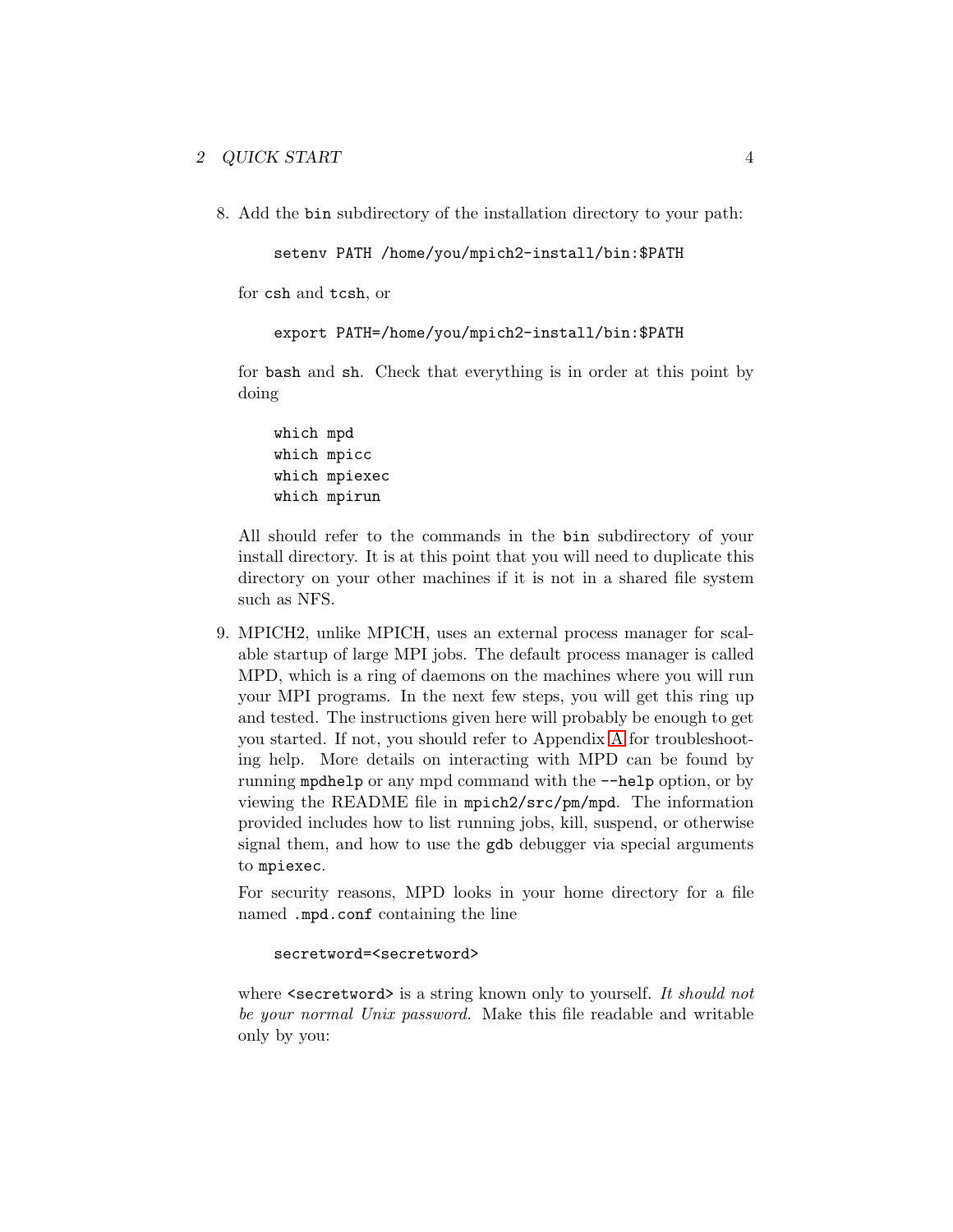cd \$HOME touch .mpd.conf chmod 600 .mpd.conf

Then use an editor to place a line like:

secretword=mr45-j9z

into the file. (Of course use a different secret word than mr45-j9z.)

10. The first sanity check consists of bringing up a ring of one MPD on the local machine, testing one MPD command, and bringing the "ring" down.

> mpd & mpdtrace mpdallexit

The output of mpdtrace should be the hostname of the machine you are running on. The mpdallexit causes the mpd daemon to exit. If you encounter problems, you should check Appendix [A](#page-29-0) on troubleshooting MPD.

11. The next sanity check is to run a non-MPI program using the daemon.

```
mpd &
mpiexec -n 1 /bin/hostname
mpdallexit
```
This should print the name of the machine you are running on. If not, you should check Appendix [A](#page-29-0) on troubleshooting MPD.

12. Now we will bring up a ring of mpd's on a set of machines. Create a file consisting of a list of machine names, one per line. Name this file mpd.hosts. These hostnames will be used as targets for ssh or rsh, so include full domain names if necessary. Check that you can reach these machines with ssh or rsh without entering a password. You can test by doing

```
ssh othermachine date
```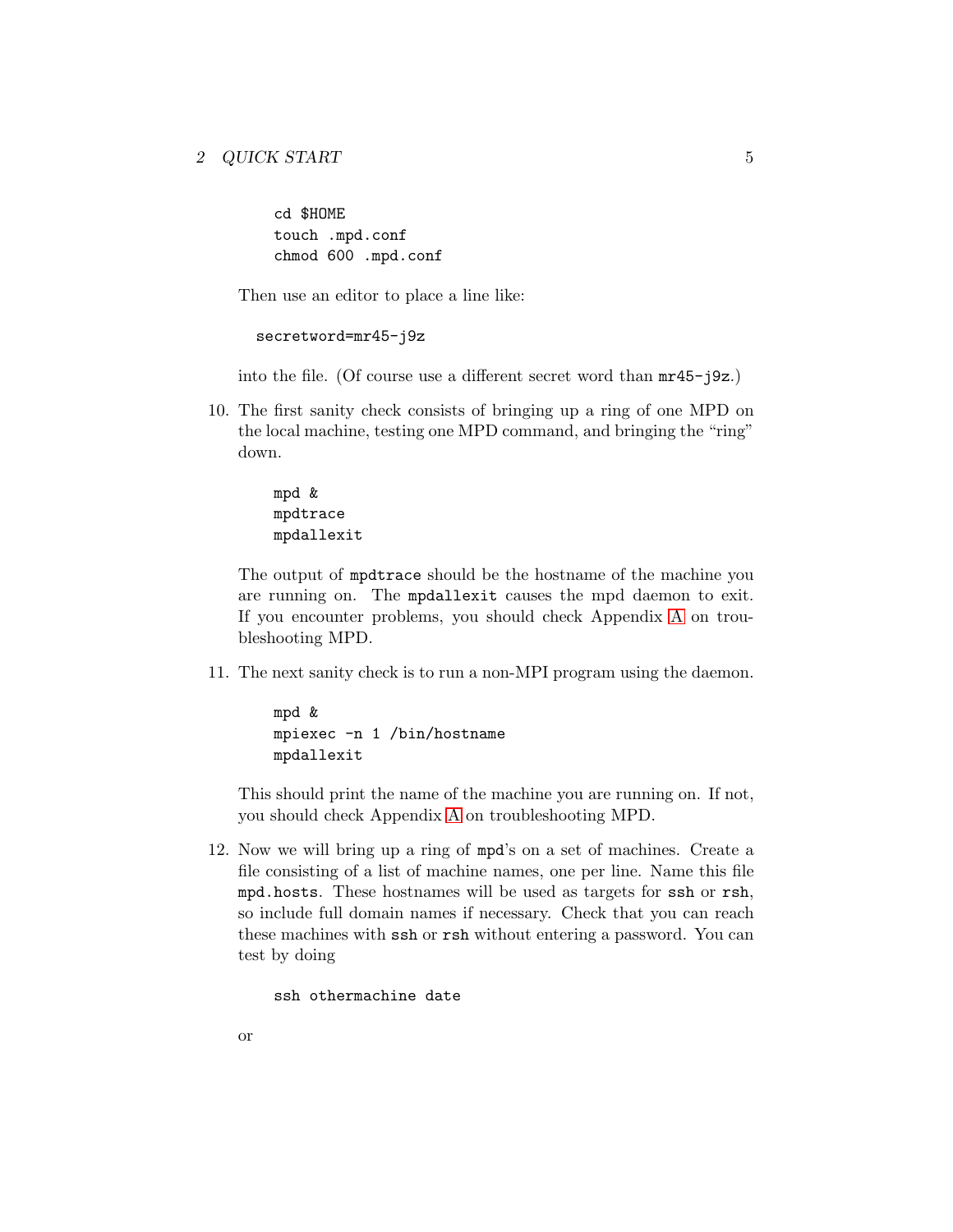rsh othermachine date

If you cannot get this to work without entering a password, you will need to configure ssh or rsh so that this can be done, or else use the workaround for mpdboot in the next step.

13. Start the daemons on (some of) the hosts in the file mpd.hosts.

```
mpdboot -n <number to start> -f mpd.hosts
```
The number to start can be less than  $1 +$  number of hosts in the file, but cannot be greater than  $1 +$  the number of hosts in the file. One mpd is always started on the machine where mpdboot is run, and is counted in the number to start, whether or not it occurs in the file. By default, mpdboot will only start one mpd per machine even if the machine name appears in the hosts file multiple times. The -1 option can be used to override this behavior, but there is typically no reason for a user to need multiple mpds on a single host. The -1 option (that's the digit one, not the letter el) exists mostly to support internal testing. The --help option explains these as well as other useful options. In particular, if your cluster has multiprocessor nodes, you might want to use the --ncpus argument described in Section [5.1.7.](#page-19-0)

Check to see if all the hosts you listed in mpd.hosts are in the output of

### mpdtrace

and if so move on to the next step.

There is a workaround if you cannot get mpdboot to work because of difficulties with ssh or rsh setup. You can start the daemons "by hand" as follows:

| mpd &            | # starts the local daemon                          |
|------------------|----------------------------------------------------|
| $m$ pdtrace $-1$ | # makes the local daemon print its host            |
|                  | # and port in the form <host>_<port></port></host> |

Then log into each of the other machines, put the install/bin directory in your path, and do:

```
mpd -h <hostname> -p <port> &
```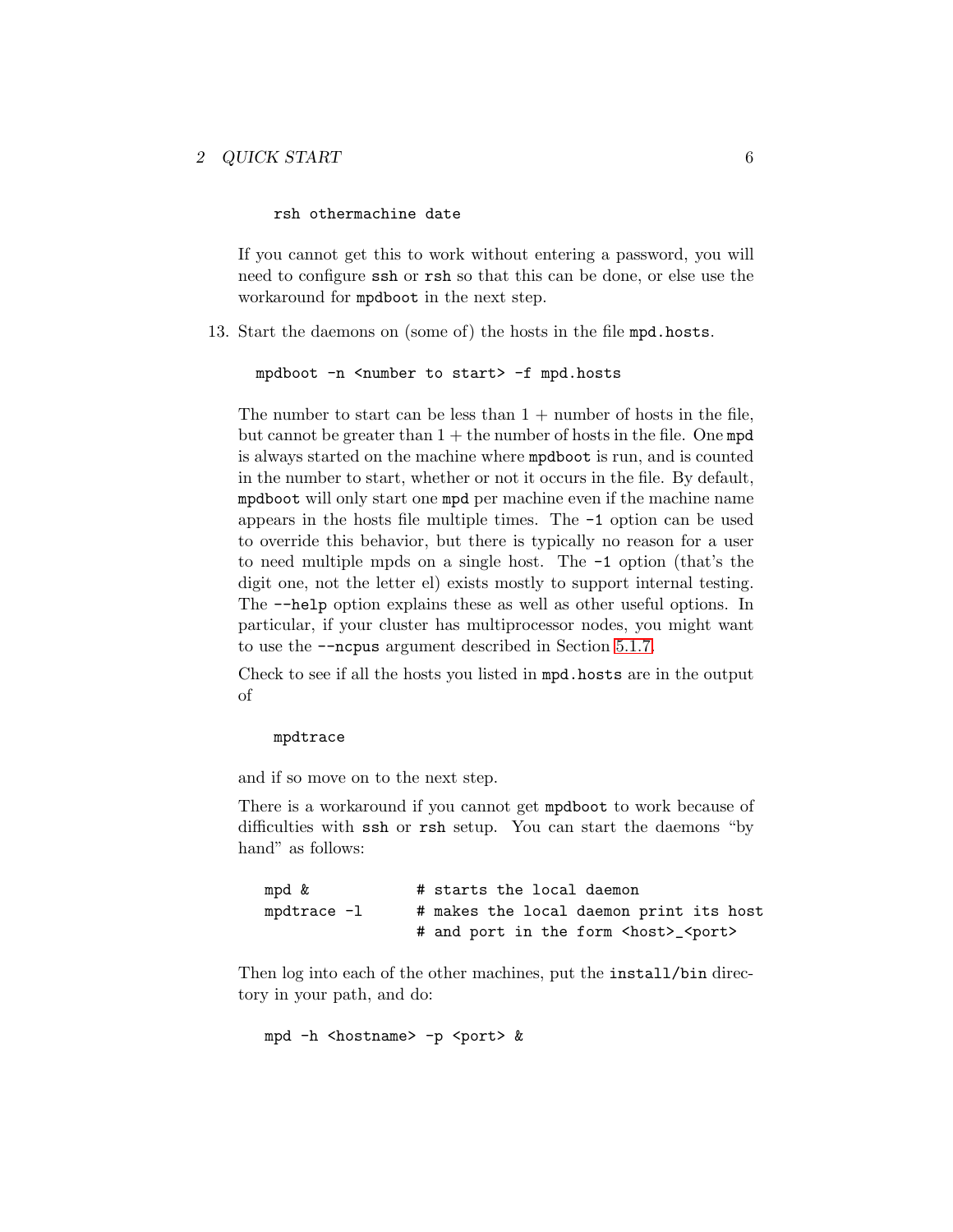### 2 QUICK START 7

where the hostname and port belong to the original mpd that you started. From each machine, after starting the mpd, you can do

#### mpdtrace

to see which machines are in the ring so far. More details on mpdboot and other options for starting the mpd's are in mpich2-1.0.6/src/pm/mpd/README.

In case of persistent difficulties getting the ring of mpd's up and running on the machines you want, please see Appendix [A.](#page-29-0) There we discuss the mpd's in more detail and describe how you can use the mpdcheck utility to diagnose problems with the networking configuration of your systems.

14. Test the ring you have just created:

#### mpdtrace

The output should consist of the hosts where MPD daemons are now running. You can see how long it takes a message to circle this ring with

#### mpdringtest

That was quick. You can see how long it takes a message to go around many times by giving mpdringtest an argument:

mpdringtest 100 mpdringtest 1000

15. Test that the ring can run a multiprocess job:

```
mpiexec -n <number> hostname
```
The number of processes need not match the number of hosts in the ring; if there are more, they will wrap around. You can see the effect of this by getting rank labels on the stdout:

```
mpiexec -l -n 30 hostname
```
You probably didn't have to give the full pathname of the hostname command because it is in your path. If not, use the full pathname: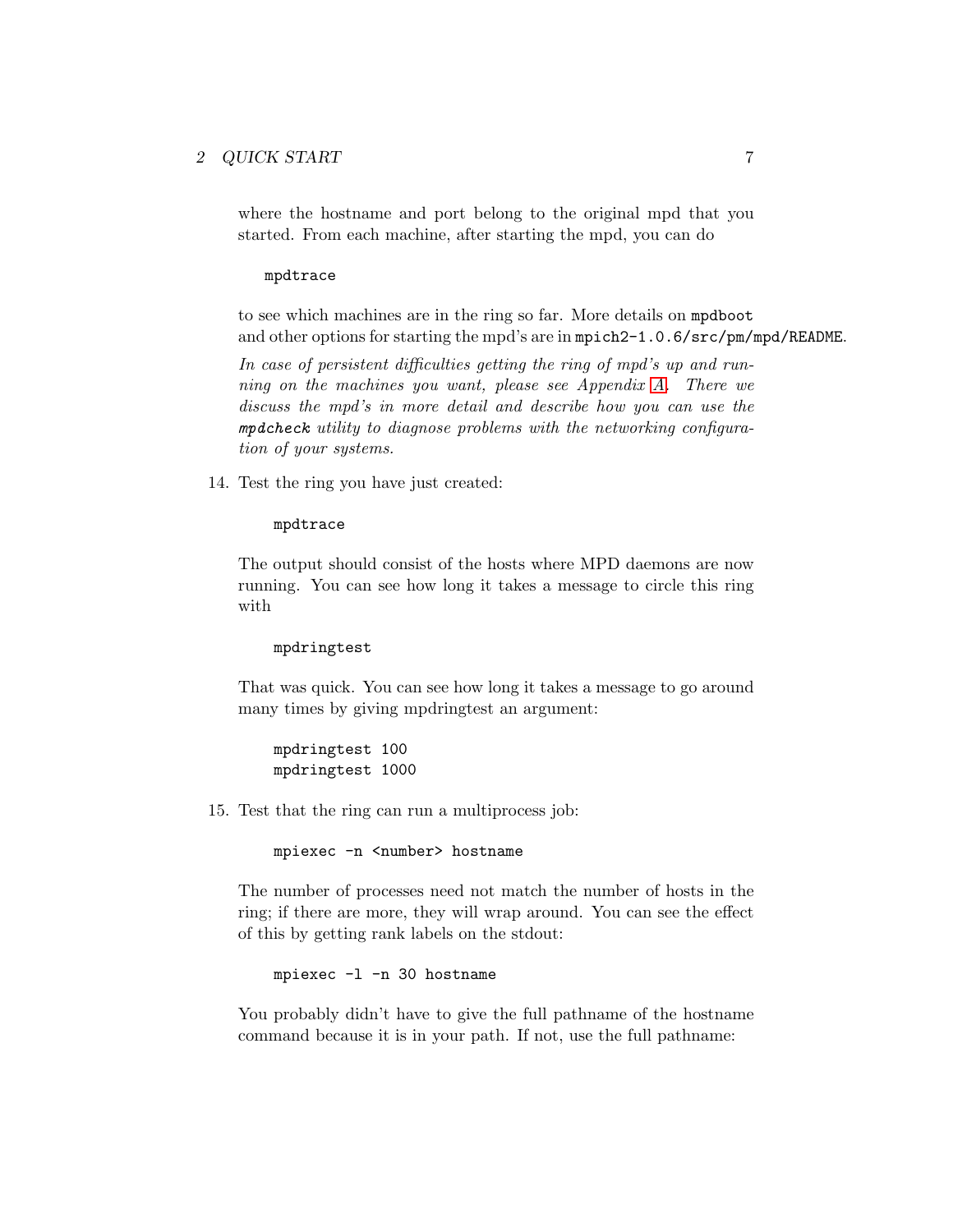mpiexec -l -n 30 /bin/hostname

16. Now we will run an MPI job, using the mpiexec command as specified in the MPI-2 standard.

As part of the build process for MPICH2, a simple program to compute the value of  $\pi$  by numerical integration is created in the mpich2-1.0.6/examples directory. If the current directory is the top level MPICH2 build directory, then you can run this program with

mpiexec -n 5 examples/cpi

The number of processes need not match the number of hosts. The cpi example will tell you which hosts it is running on. By default, the processes are launched one after the other on the hosts in the mpd ring, so it is not necessary to specify hosts when running a job with mpiexec.

There are many options for mpiexec, by which multiple executables can be run, hosts can be specified (as long as they are in the mpd ring), separate command-line arguments and environment variables can be passed to different processes, and working directories and search paths for executables can be specified. Do

mpiexec --help

for details. A typical example is:

mpiexec -n 1 master : -n 19 slave

or

mpiexec -n 1 -host mymachine master : -n 19 slave

to ensure that the process with rank 0 runs on your workstation.

The arguments between ':'s in this syntax are called "argument sets," since they apply to a set of processes. More argments are described in the User's Guide.

The mpirun command from the original MPICH is still available, although it does not support as many options as mpiexec. You might want to use it in the case where you do not have the XML parser required for the use of mpiexec.

If you have completed all of the above steps, you have successfully installed MPICH2 and run an MPI example.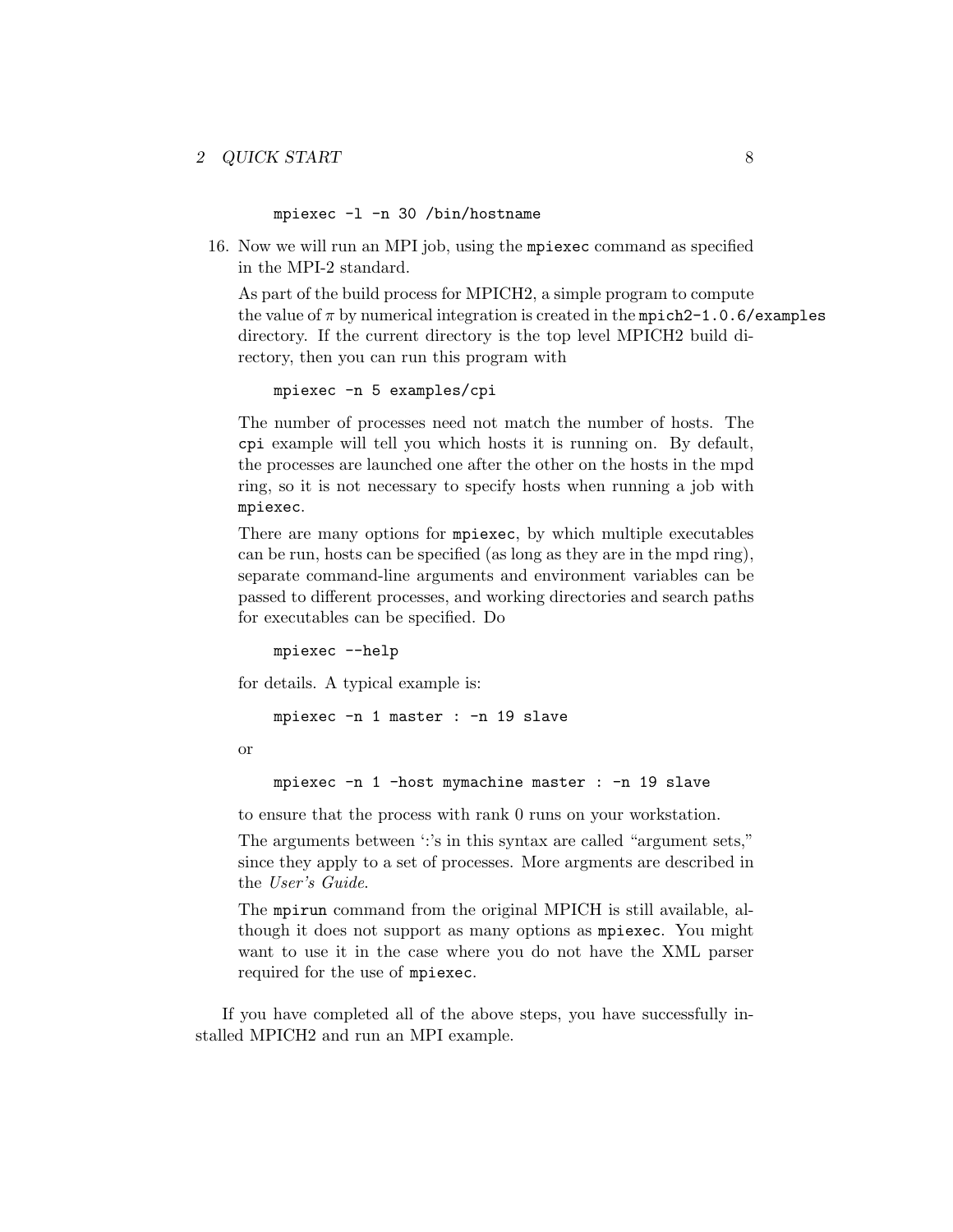# <span id="page-11-0"></span>2.3 Compiler Optimization Levels

From version 1.0.6 onwards, by default, the MPICH2 library is built with the -O2 optimization level if it is available. The mpicc and other scripts that are used to compile applications do not include any optimization flag by default. If you want to build the MPICH2 library with a specific optimization level, set the environment variable CFLAGS to that level before running configure. If you do not want this CFLAGS value to be included in the mpicc script, set the environment variable MPI CFLAGS to MPI CFLAGS EMPTY. For example, to build a "production" MPICH2 in a GNU environment, you may want to do:

```
seteny CFLAGS -03
setenv MPI_CFLAGS MPI_CFLAGS_EMPTY
```
before running configure. This will cause the MPICH2 library to be built with  $-O3$ , but  $-O3$  will not be included in the mpicc script.

# 2.4 Common Non-Default Configuration Options

A list of configure options is found in Section [10.](#page-26-0) Here we comment on some of them.

#### 2.4.1 The Most Important Configure Options

- –prefix Set the installation directories for MPICH2.
- –enable-debuginfo Provide access to the message queues for debuggers such as Totalview.
- –enable-g Build MPICH2 with various debugging options. This is of interest primarily to MPICH2 developers. The options

--enable-g=dbg,mem,log

are recommended in that case.

–enable-fast Configure MPICH2 for fastest performance at the expense of error reporting and other program development aids. This is recommended only for getting the best performance out of proven production applications, and for benchmarking.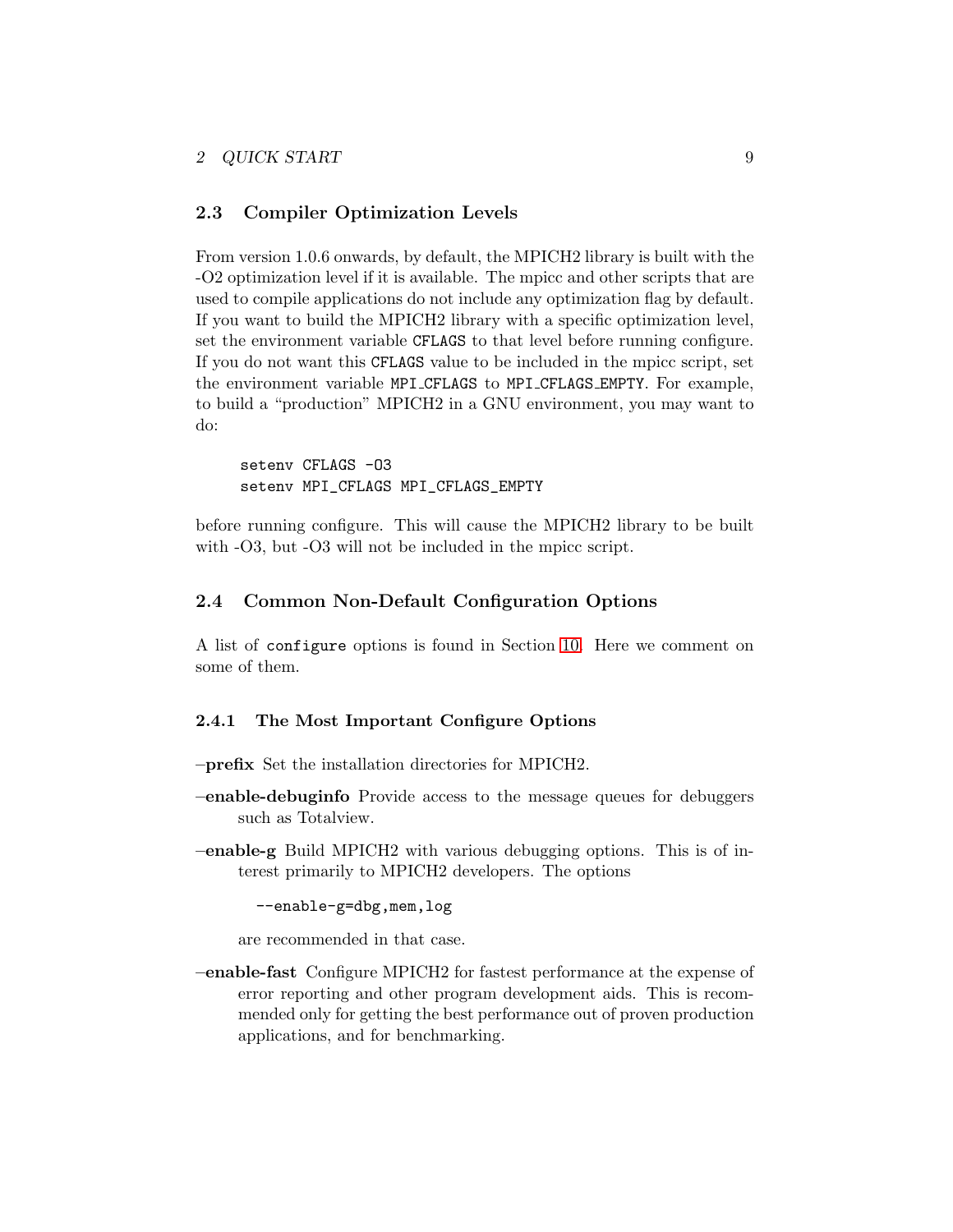<span id="page-12-0"></span>–enable-sharedlibs Build MPICH2 with shared libraries. For example,

--enable-sharedlibs=gcc for standard gcc on Linux --enable-sharedlibs=osx-gcc for Mac OS X or --enable-sharedlibs=solaris-cc for cc on Solaris

–with-pm Select the process manager. The default is mpd; also useful is gforker. You can build with both process managers by specifying

--with-pm=mpd:gforker

- –without-mpe Configure MPICH2 without the MPE package of program development tools (including the Jumpshot performance viewer)
- –with-java Set the location of Java installation. This option is necessary only if the default Java installation in your PATH does not contain a valid Java installation for Jumpshot, e.g.

--with-java=/opt/jdk1.6.0

### 2.4.2 Using the Absoft Fortran compilers with MPICH2

For best results, it is important to force the Absoft Fortran compilers to make all routine names monocase. In addition, if lower case is chosen (this will match common use by many programs), you must also tell the the Absoft compiles to append an underscore to global names in order to access routines such as getarg (getarg is not used by MPICH2 but is used in some of the tests and is often used in application programs). We recommend configuring MPICH2 with the following options

```
setenv F77 f77
setenv FFLAGS "-f -N15"
setenv F90FLAGS "-YALL_NAMES=LCS -YEXT_SFX=_"
./configure ....
```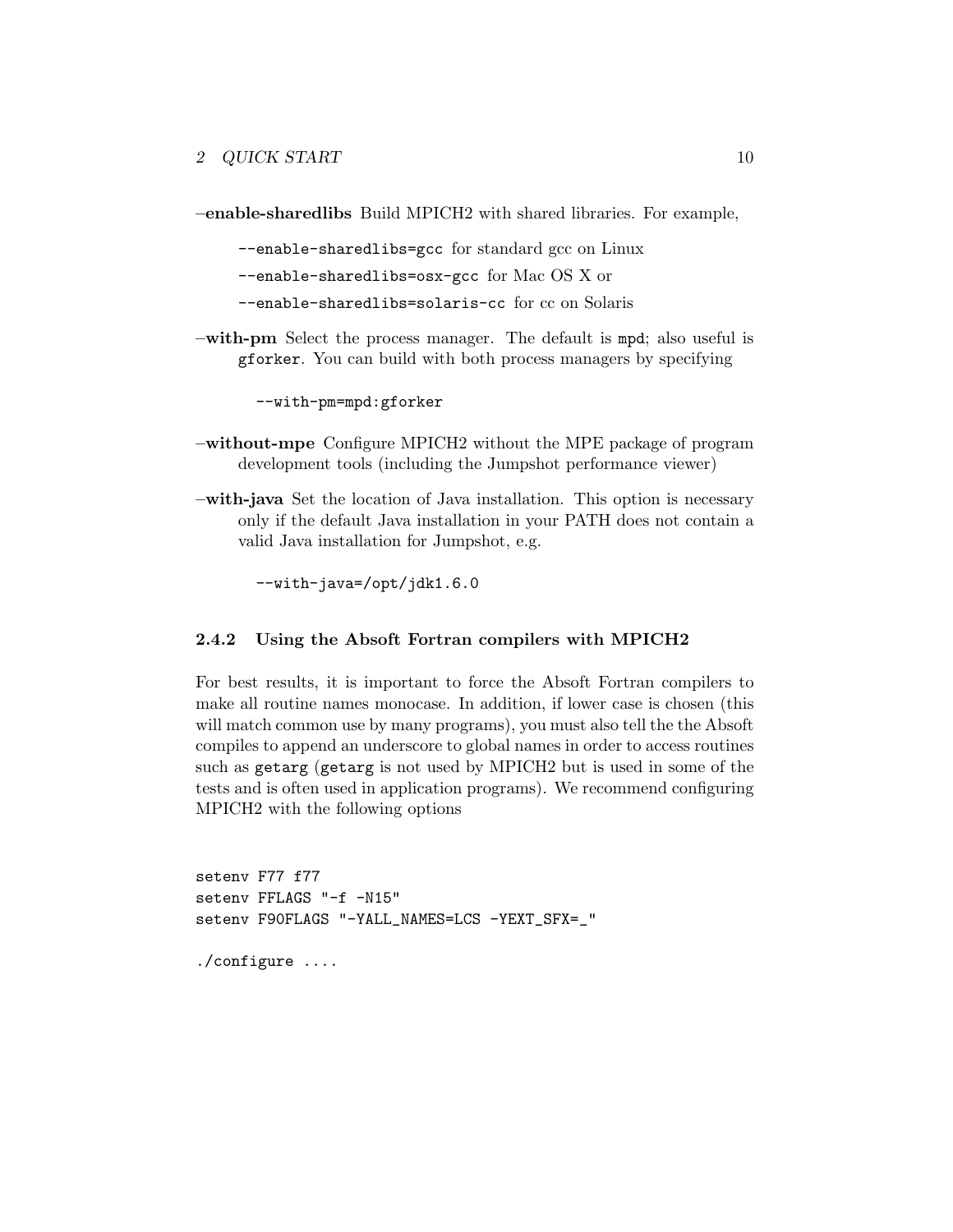### <span id="page-13-0"></span>3 MIGRATING FROM MPICH1 11

# 2.5 Shared Libraries

Shared libraries are currently only supported for gcc on Linux and Mac OS X and for cc on Solaris. To have shared libraries created when MPICH2 is built, specify the following when MPICH2 is configured:

```
configure --enable-sharedlibs=gcc (on Linux)
configure --enable-sharedlibs=osx-gcc (on Mac OS X)
configure --enable-sharedlibs=solaris-cc (on Solaris)
```
# 2.6 What to Tell the Users

Now that MPICH2 has been installed, the users have to be informed of how to use it. Part of this is covered in the User's Guide. Other things users need to know are covered here. (For example, whether they need to run their own mpd rings or use a system-wide one run by root.)

# 3 Migrating from MPICH1

MPICH2 is an all-new rewrite of MPICH1. Although the basic steps for installation have remained the same (configure, make, make install), a number of things have changed. In this section we attempt to point out what you may be used to in MPICH1 that are now different in MPICH2.

## 3.1 Configure Options

The arguments to configure are different in MPICH1 and MPICH2; the Installer's Guide discusses configure. In particular, the newer configure in MPICH2 does not support the  $-cc = \text{componenter}-name > (or -fc, -c++)$ , or -f90) options. Instead, many of the items that could be specified in the command line to configure in MPICH1 must now be set by defining an environment variable. E.g., while MPICH1 allowed

./configure -cc=pgcc

MPICH2 requires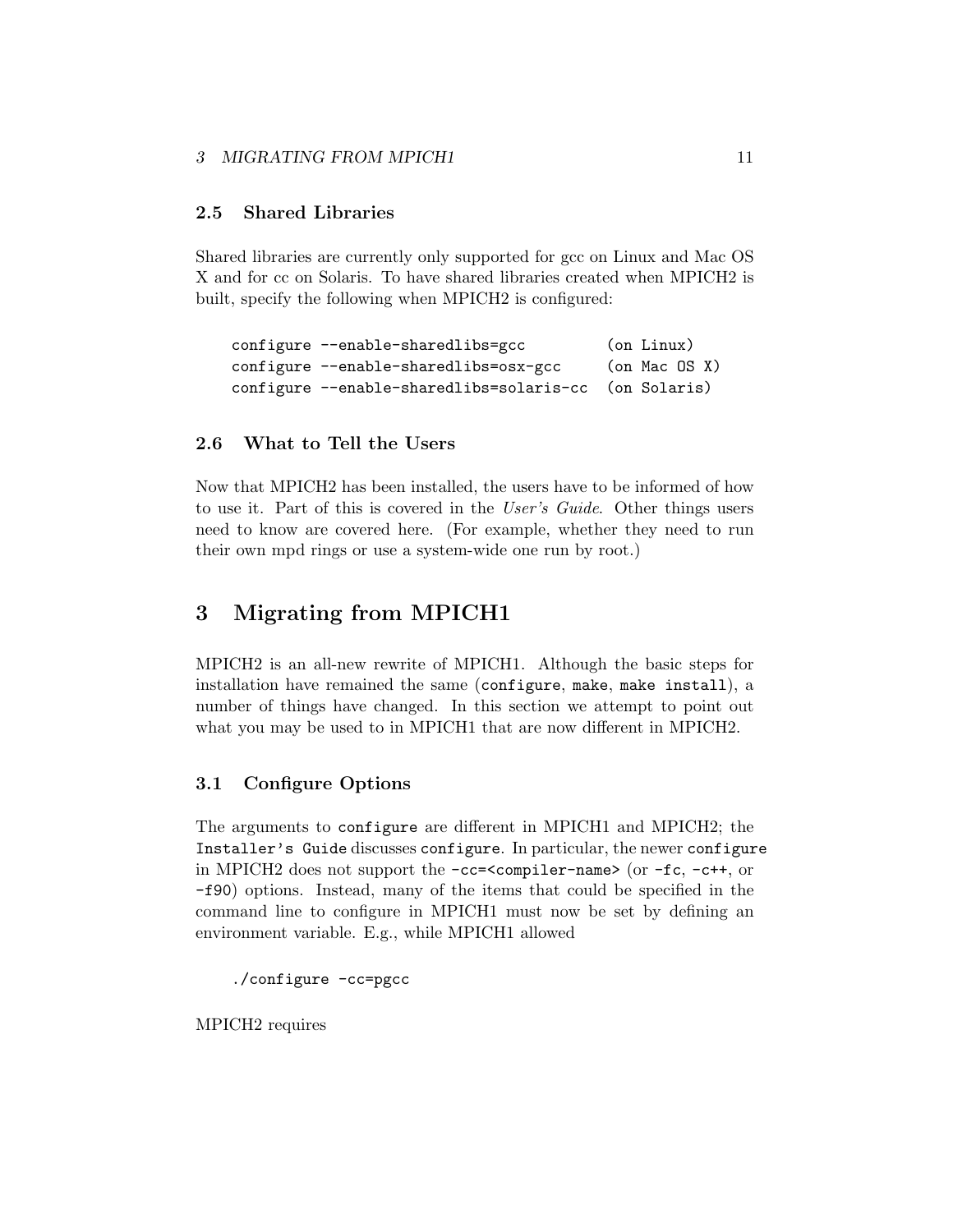<span id="page-14-0"></span>setenv CC pgcc

(or export CC=pgcc for ksh or CC=pgcc ; export CC for strict sh) before ./configure. Basically, every option to the MPICH-1 configure that does not start with --enable or --with is not available as a configure option in MPICH2. Instead, environment variables must be used. This is consistent (and required) for use of version 2 GNU autoconf.

# 3.2 Other Differences

Other differences between MPICH1 and MPICH2 include the handling of process managers and the choice of communication device.

For example, the new mpd has a new format and slightly different semantics for the -machinefile option. Assume that you type this data into a file named machfile:

bp400:2 bp401:2 bp402:2 bp403:2

If you then run a parallel job with this machinefile, you would expect ranks 0 and 1 to run on bp400 because it says to run 2 processes there before going on to bp401. Ranks 2 and 3 would run on bp401, and rank 4 on bp402, e.g.:

mpiexec -l -machinefile machfile -n 5 hostname

produces:

0: bp400 1: bp400 2: bp401 3: bp401 4: bp402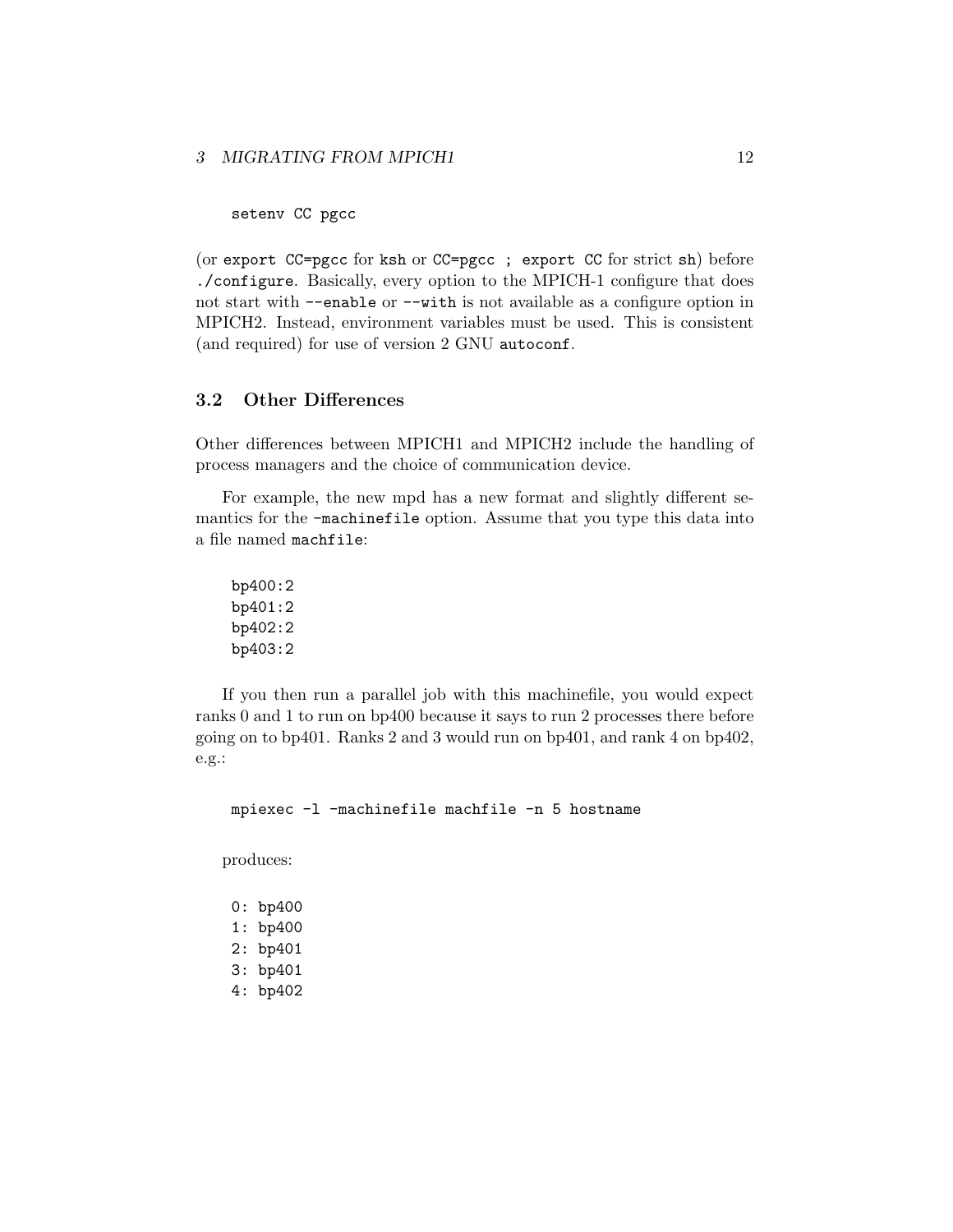# <span id="page-15-0"></span>4 Choosing the Communication Device

MPICH2 is designed to be build with many different communication devices, allowing an implementation to be tuned for different communication fabrics. A simple communication device, known as "ch3" (for the third version of the "channel" interface) is provided with MPICH2 and is the default choice.

The ch3 device itself supports a variety of communication methods. These are specified by providing the name of the method after a colon in the --with-device configure option. For example, --with-device=ch3:ssm selects the socket plus shared memory method. The supported methods include:

- ch3:sock This is the default communication method. It uses sockets for all communications between processes. It supports MPI THREAD MULTIPLE and other levels of thread safety.
- ch3:ssm This method uses sockets between nodes and shared memory within a node.
- ch3:shm This method only uses shared memory and only works within a single SMP. It does not support the MPI dynamic process routines such as MPI\_Comm\_spawn.
- ch3:nemesis This method is our new, high performance method. It supports sockets, shared memory, and Myrinet-GM at present. It supports MPI THREAD MULTIPLE and other levels of thread safety. It does not support the MPI dynamic process routines in this release, but will support them in a future release.

Most installations should use either the ch3:ssm or ch3:sock methods. If you need multi-threaded MPI, you must use ch3:sock in this release. If you have a cluster of SMPs and do not need a multi-threaded MPI, then select ch3:ssm. If you are interested in trying out our highest-performance device, and need neither threads nor the dynamic process routines from MPI, then you can use ch3:nemesis.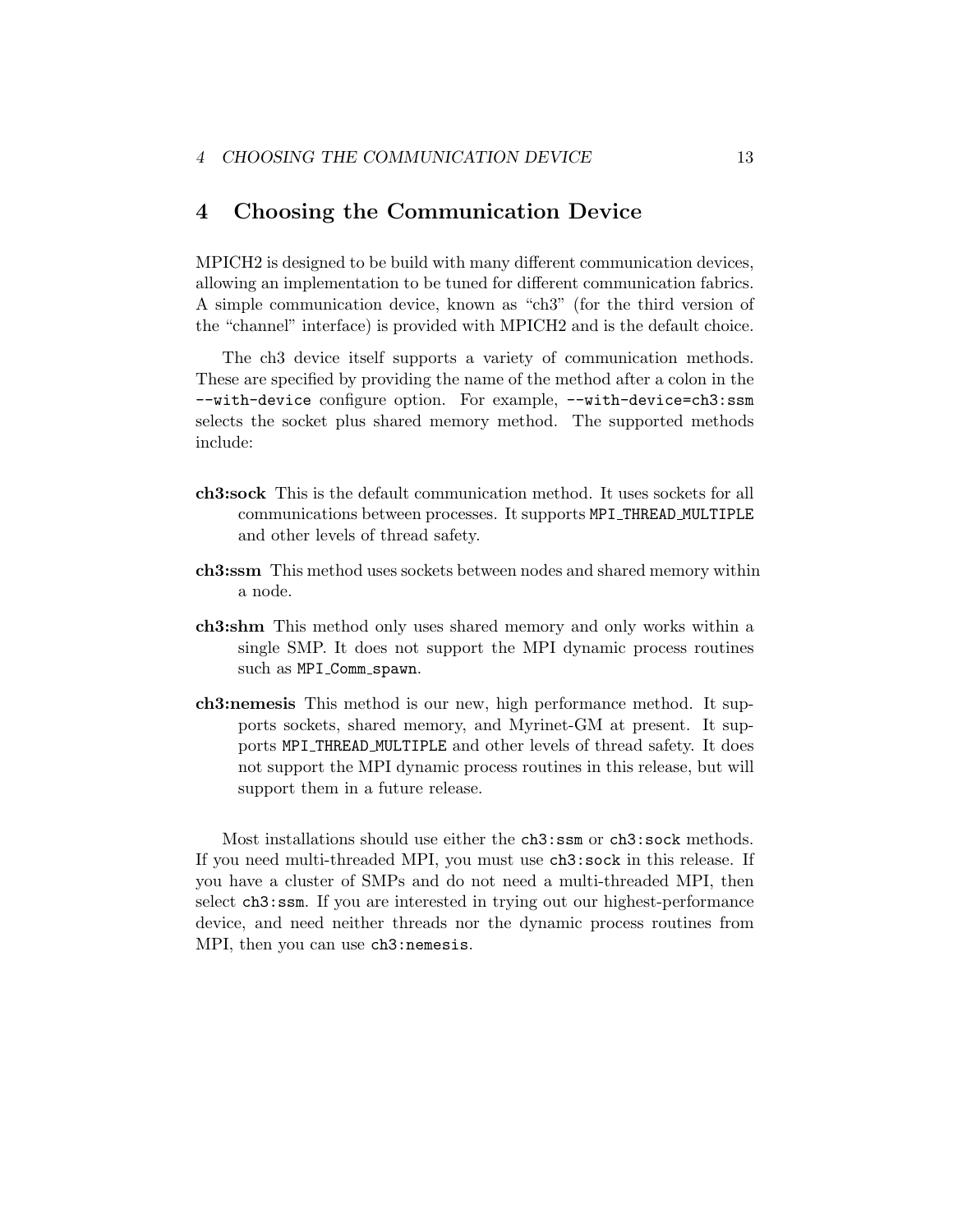# <span id="page-16-0"></span>5 Installing and Managing Process Managers

MPICH2 has been designed to work with multiple process managers; that is, although you can start MPICH2 jobs with mpiexec, there are different mechanisms by which your processes are started. An interface (called PMI) isolates the MPICH2 library code from the process manager. Currently three process managers are distributed with MPICH2

- mpd This is the default, and the one that is described in Section [2.2.](#page-4-0) It consists of a ring of daemons.
- smpd This one can be used for both Linux and Windows. It is the only process manager that supports the Windows version of MPICH2.
- gforker This is a simple process manager that creates all processes on a single machine. It is useful for both debugging and on shared memory multiprocessors.

### 5.1 mpd

#### 5.1.1 Configuring mpd

The mpd process manager can be explicitly chosen at configure time by adding

#### --with-pm=mpd

to the configure argments. This is not necessary, since mpd is the default.

#### 5.1.2 System Requirements

mpd consists of a number of components written in Python. The configure script should automatically find a version of python in your PATH that has all the features needed to run mpd. If for some reason you need to pick a specific version of Python for mpd to use, you can do so by adding

```
--with-python=<fullpathname of python interpreter>
```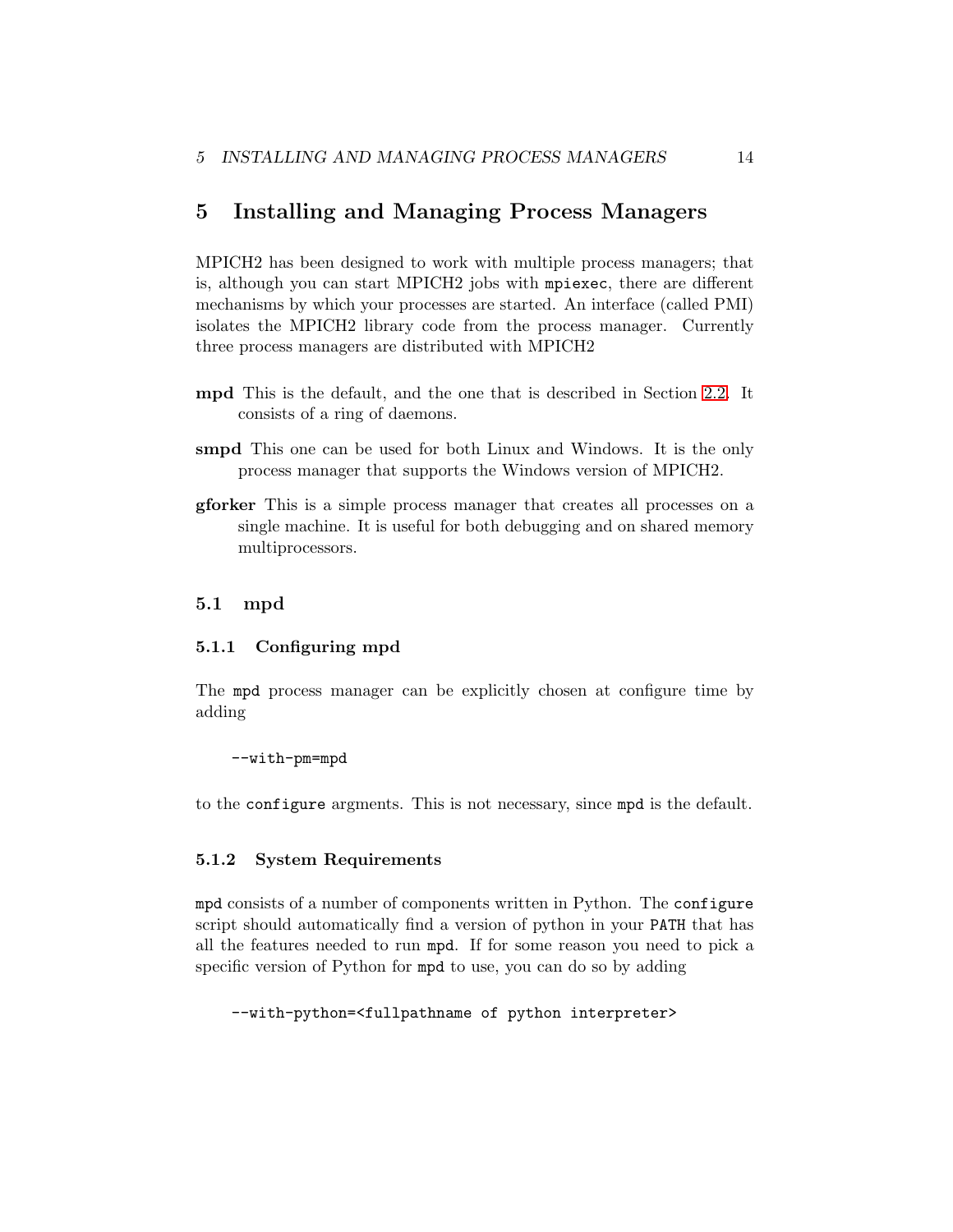<span id="page-17-0"></span>to your configure arguments. If your system doesn't have Python, you can get the latest version from http://www.python.org. Most Linux distributions include a moderately current version of Python. MPD requires release 2.2 or later.

The mpd process manager supports the use of the TotalView parallel debugger from Etnus. If totalview is in your PATH when MPICH2 is configured, then an interface module will be automatically compiled, linked, and installed so that you can use TotalView to debug MPICH jobs (See the User's Guide under "Debugging". You can also explicitly enable or disable this capability with --enable-totalview or --disable-totalview as arguments to configure.

#### 5.1.3 Using mpd

In Section [2.2](#page-4-0) you installed the mpd ring. Several commands can be used to use, test, and manage this ring. You can find out about them by running mpdhelp, whose output looks like this:

The following mpd commands are available. For usage of any specific one, invoke it with the single argument --help.

| mpd         | start an mpd daemon                                             |
|-------------|-----------------------------------------------------------------|
| mpdtrace    | show all mpd's in ring                                          |
| mpdboot     | start a ring of daemons all at once                             |
| mpdringtest | test how long it takes for a message to circle the ring         |
| mpdallexit  | take down all daemons in ring                                   |
| mpdcleanup  | repair local Unix socket if ring crashed badly                  |
| mpdlistjobs | list processes of jobs (-a or --all: all jobs for all users)    |
| mpdkilljob  | kill all processes of a single job                              |
| mpdsigjob   | deliver a specific signal to the application processes of a job |
| mpiexec     | start a parallel job                                            |
|             |                                                                 |

Each command can be invoked with the --help argument, which prints usage information for the command without running it.

So for example, to see a complete list of the possible arguments for mpdboot, you would run

mpdboot --help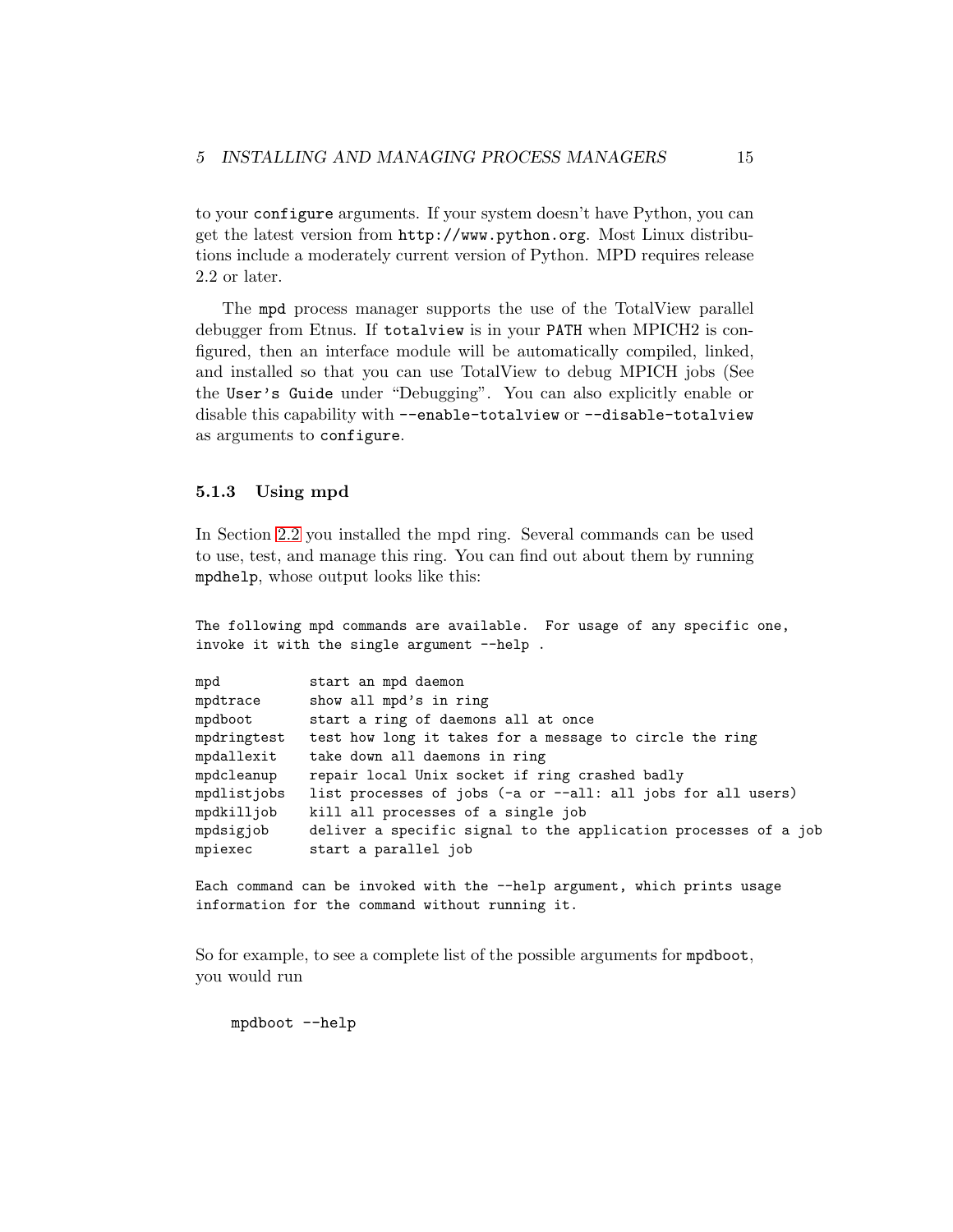### <span id="page-18-0"></span>5.1.4 Options for mpd

–help causes mpd to print a list and description of all options

In addition to the cmd-line options, mpd will also check for presence of the environment variable MPICH PORT RANGE (note MPICH instead of MPD) and use only the ports in that range for listening sockets. The range is separated by a colon, e.g., 2000:8000.

#### 5.1.5 Running MPD on multi-homed systems

If you plan to use one or more multi-homed systems, it is of course useful if the default hostname is associated with the interface that mpd will need to use for communications. If not however, you can cause mpd to use a specific interface by using the --ifhn (interface-hostname) option, e.g.:

n1% mpd --ifhn=192.168.1.1 &

If you then run mpiexec on n1 connecting to that mpd, the mpiexec will use the same ifhn for communications with remote processes that connect back to it. mpiexec will also accept a -ifhn option (mpiexec –help) in the unlikely event that you wish it to use a separate interface from the mpd.

mpdboot can also designate the ifhn to be used by both the local and remote mpds which it starts, e.g.:

```
n1% mpdboot --totalnum=3 --ifhn=192.168.1.1
```
where mpd.hosts contains:

```
n2 ifhn=192.168.1.2
n3 ifhn=192.168.1.3
```
will start one mpd locally, one on n2 and one on n3. Each will use the respectively designated ifhn.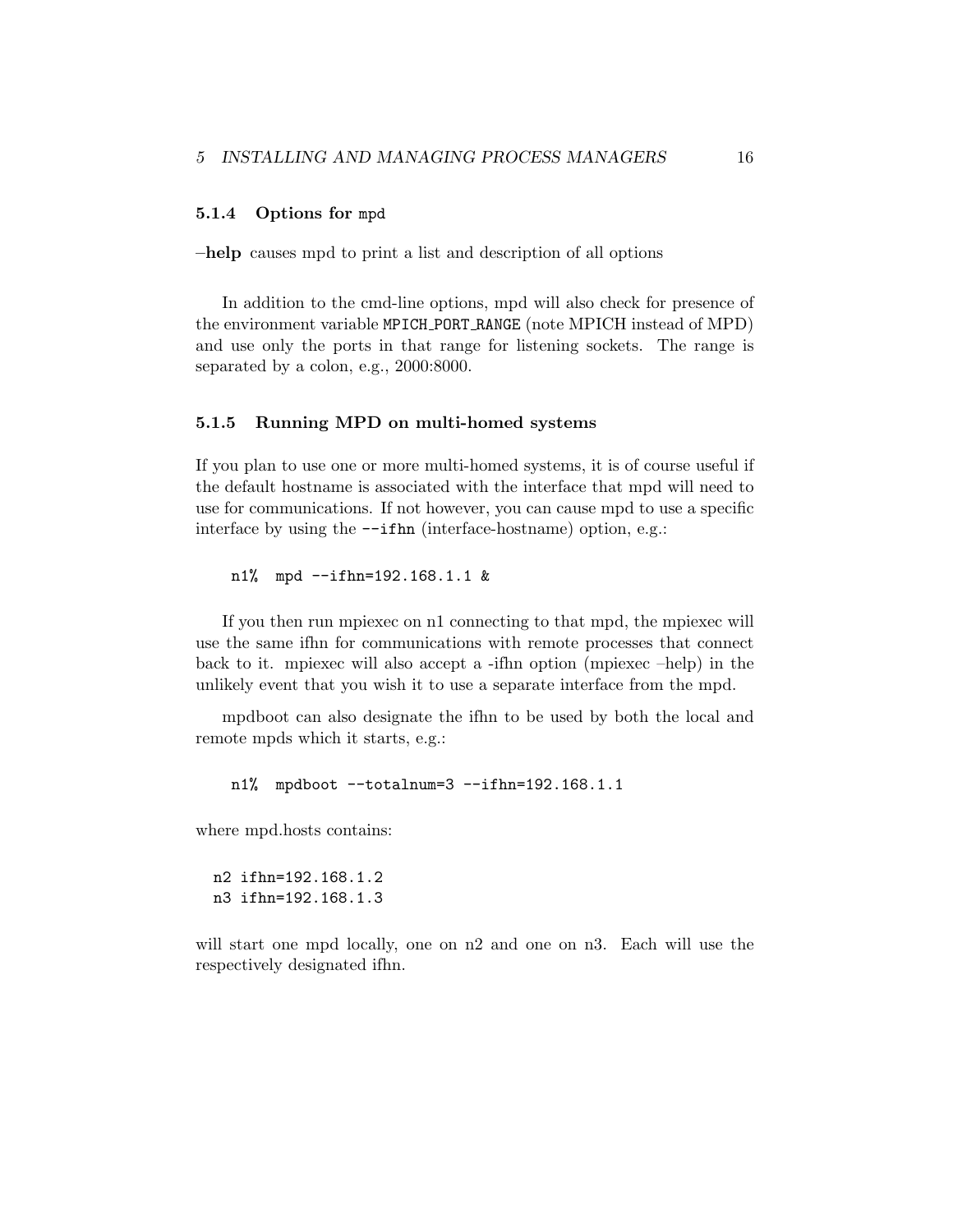### <span id="page-19-0"></span>5.1.6 Running MPD as Root

MPD can run as root to support multiple users simultaneously. To do this, it easiest to simply do the "make install" in the mpd sub-directory as root. This will cause the mpdroot program to be installed in the bin directory with setuid-root permissions. Individual users then have the option of starting and using their own mpd rings, or they can run with a ring started by root. To use root's ring, they must use an option named MPD USE ROOT MPD. This option may either be set as an environment variable or they can set it in their own .mpd.conf file, e.g.:

MPD\_USE\_ROOT\_MPD=1

When root starts the mpds in the ring, the procedure is the same as for a regular user except that root's configuration file is in /etc/mpd.conf (note that there is no leading dot in the file name).

# 5.1.7 Running MPD on SMP's

Typically one starts one mpd on each host. When a job is started with mpiexec without any particular host specification, the processes are started on the ring of hosts one at a time, in round-robin fashion until all the processes have been started. Thus, if you start a four-process job on a ring of two machines, hosta and hostb, then you will find ranks 0 and 2 on hosta and ranks 1 and 4 on hostb. This might not be what you want, especially if the machines are SMP's and you would like to have consecutive ranks on the same machine as much as possible. If you tell the mpd how many cpus it has to work with by using the --ncpus argument, as in

#### mpd --ncpus=2

then the number of processes started the first time the startup message circles the ring will be determined by this argument. That is, in the above four-process example, ranks 0 and 1 will be on hosta and ranks 2 and 3 will be on hostb. This effect only occurs the first time around the ring. That is if you start a six-process job on this ring (two mpd's, each started with --ncpus=2) you will get processes 0, 1, and 4 on hosta and 2, 3, and 5 on hostb. This is for load-balancing purposes. (It is assumed that you do not want 0, 1, 4, and 5 on hosta and only 2 and 3 on hostb; if that is what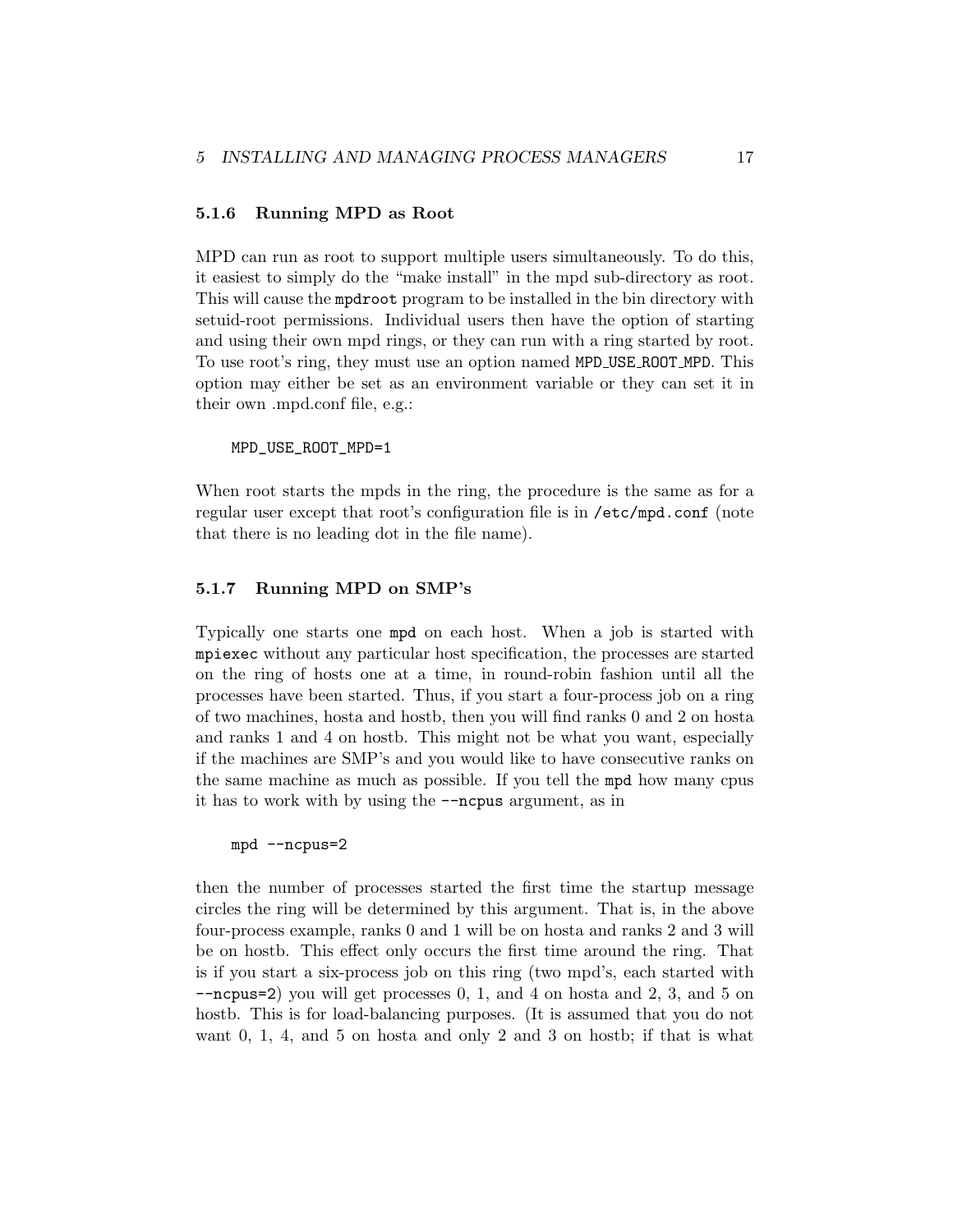<span id="page-20-0"></span>you do want, you can control process placement explicitly on the mpiexec command, as described in the User's Guide.

#### 5.1.8 Security Issues in MPD

Since the mpd process manager allows the remote execution of processes, it needs to incorporate security features that prevent inappropriate or malicious process creation by someone without permission to do so. In this section we describe how mpd deals with a number of security issues.

The first issue is the starting of the mpd processes themselves. This is done either by the user logging into each machine starting each mpd process "by hand," or else by using the mpdboot program. mpdboot uses ssh by default, although the less secure rsh can be used if the user chooses.

The next issue occurs when a single new mpd joins a ring of existing mpd's. This occurs during mpdboot, or can occur later if the user wishes to expand an existing ring. In this situation a "challenge-response" protocol is followed. A user must have the same secretword set in his .mpd.conf file on each machine. This file must be readable only by the user starting the mpd; otherwise the mpd will refuse to read it. When mpd A wishes to join an existing ring by connecting to mpd B, which is already in the ring, at the port B is listening on, the following sequence of events occurs:

- 1. B temporarily accepts the connection.
- 2. B seeds the random number generator with the high-resolution part of the time of day, generates a random number, and sends it to A.
- 3. A concatenates the random number with the value of secretword in .mpd.conf, encrypts it with md5, and sends the encrypted result to B.
- 4. Meanwhile, B encrypts the (same) random number concatenated with its value of secretword.
- 5. When B receives the encrypted value from A, it compares the encrypted value with its own.
- 6. If the values match, A is allowed to join the ring; otherwise the connection is closed.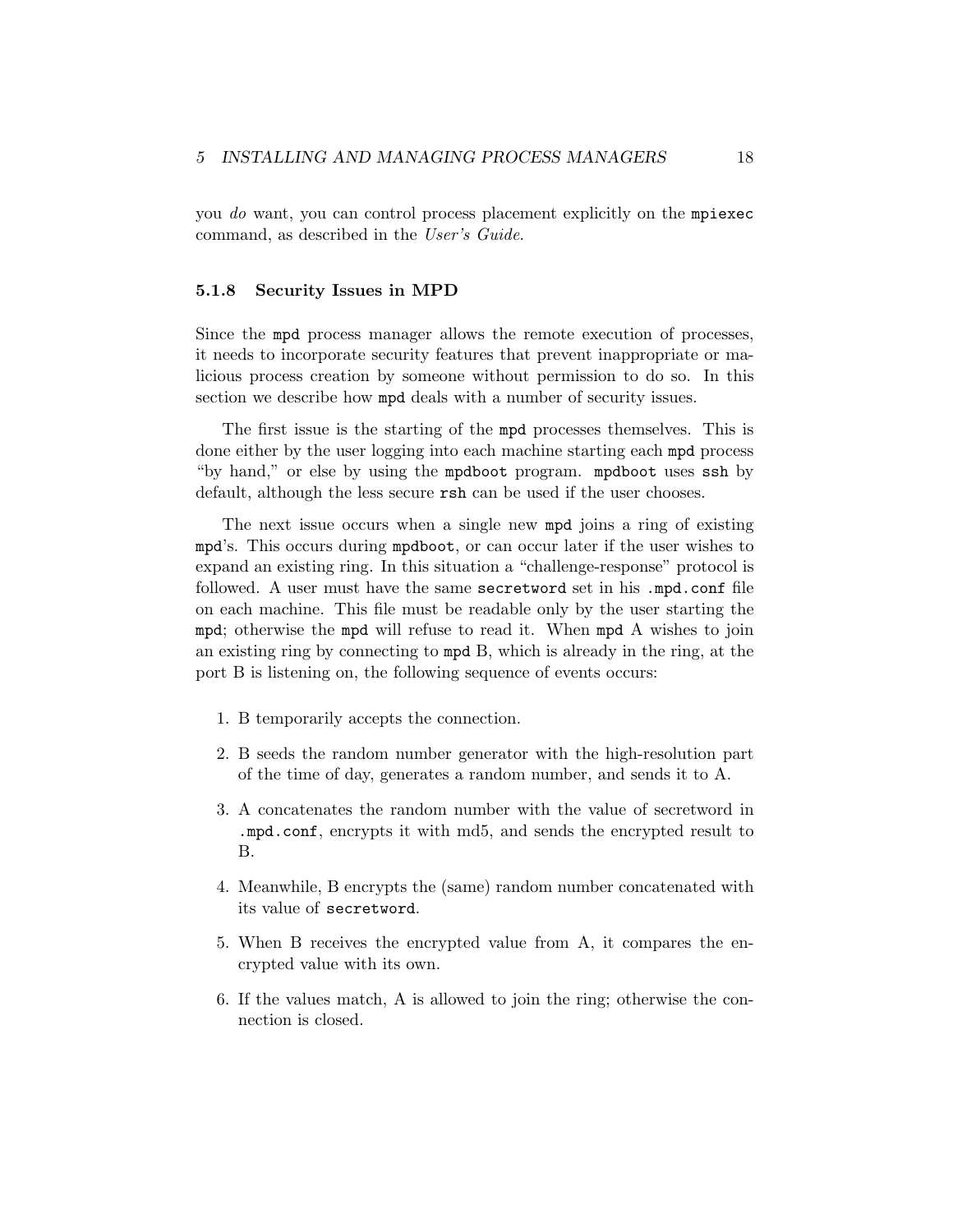<span id="page-21-0"></span>Note that the secret word is never sent over the connection in the clear, and the use of the time of day means that there will be no repeating pattern of challenges to be observed.

The third issue concerns how mpiexec connects to the local mpd. This is done through a Unix socket in /tmp rather than through an INET socket. Thus security is preserved through the security of the file system.

Once connections are established, the messages that are sent over them are not encrypted. However, no security information is sent over these connections.

# 5.2 SMPD

### 5.2.1 Configuration

You may add the following configure options,  $-\text{with-pm=smpd}$ , to build and install the smpd process manager. The process manager, smpd, will be installed to the bin sub-directory of the installation directory of your choice specified by the  $\text{-prefix option}$ .

smpd process managers run on each node as stand-alone daemons and need to be running on all nodes that will participate in MPI jobs. smpd process managers are not connected to each other and rely on a known port to communicate with each other. Note: If you want multiple users to use the same nodes they must each configure their smpds to use a unique port per user.

smpd uses a configuration file to store settings. The default location is ~/.smpd. This file must not be readable by anyone other than the owner and contains at least one required option - the access passphrase. This is stored in the configuration file as phrase=<phrase>. Access to running smpds is authenticated using this passphrase and it must not be your user password.

#### 5.2.2 Usage and administration

Users will start the smpd daemons before launching mpi jobs. To get an smpd running on a node, execute

smpd -s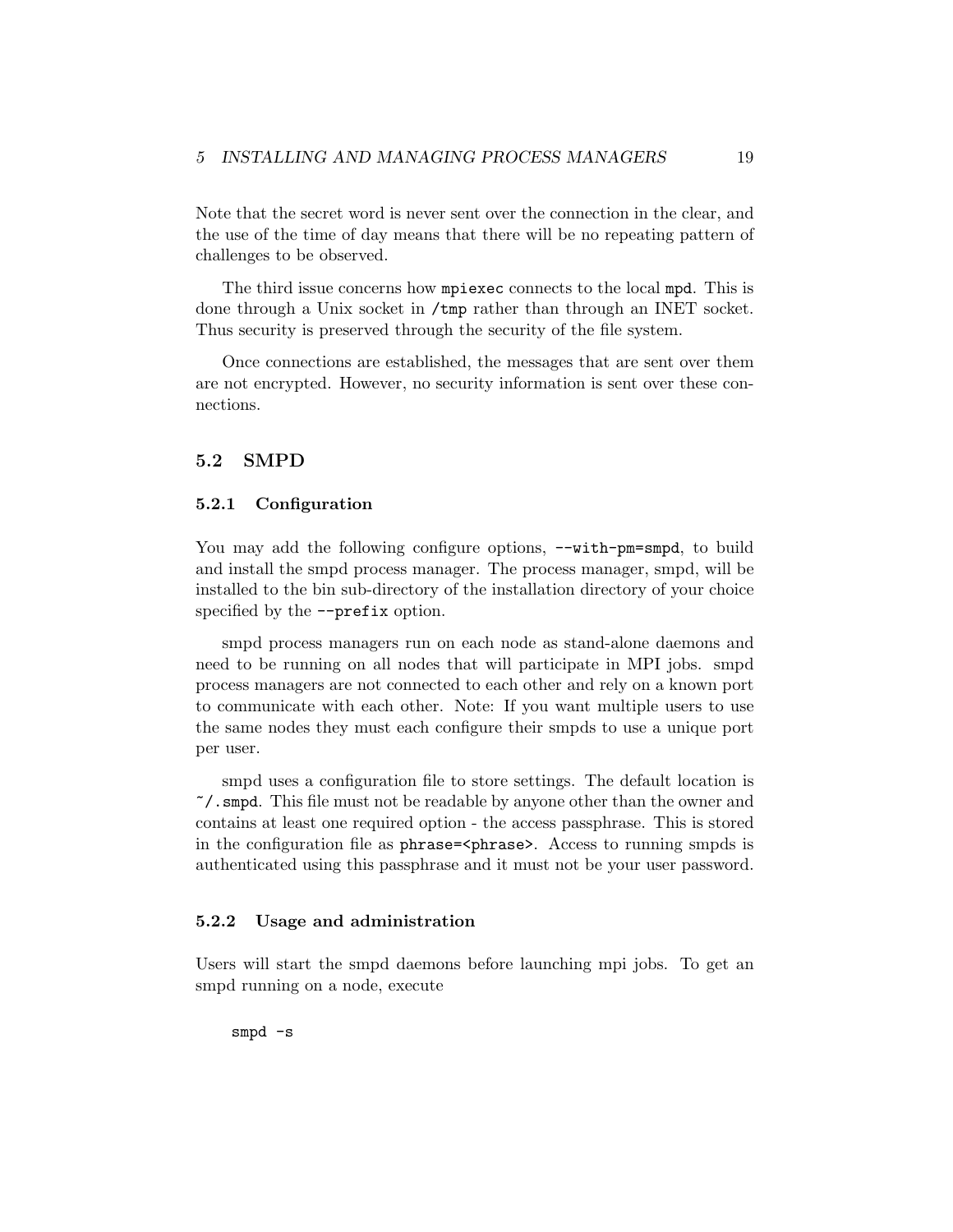#### <span id="page-22-0"></span>6 TESTING 20

Executing this for the first time will prompt the user to create a  $\gamma$ . smpd configuration file and passphrase if one does not already exist.

Then users can use mpiexec to launch MPI jobs.

All options to smpd:

```
smpd -s
```
Start the smpd service/daemon for the current user. You can add -p <port> to specify the port to listen on. All smpds must use the same port and if you don't use the default then you will have to add  $-p$ <port> to mpiexec or add the port=<port> to the .smpd configuration file.

smpd -r

Start the smpd service/daemon in root/multi-user mode. This is not yet implemented.

```
smpd -shutdown [host]
```
Shutdown the smpd on the local host or specified host. Warning: this will cause the smpd to exit and no mpiexec or smpd commands can be issued to the host until smpd is started again.

# 5.3 gforker

gforker is a simple process manager that runs all processes on a single node; it's version of mpiexec uses the system fork and exec calls to create the new processes. To configure with the gforker process manager, use

```
configure --with-pm=gforker ...
```
# 6 Testing

Once MPICH2 has been installed, you can test it by running some of the example programs in the examples directory. A more thorough test can be run with the command make testing. This will produce a summary on standard output, along with an XML version of the test results in mpich2/test/mpi. In addition, running make testing from the toplevel (mpich2) directory will run tests of the commands, such as mpicc and mpiexec, that are included with MPICH2.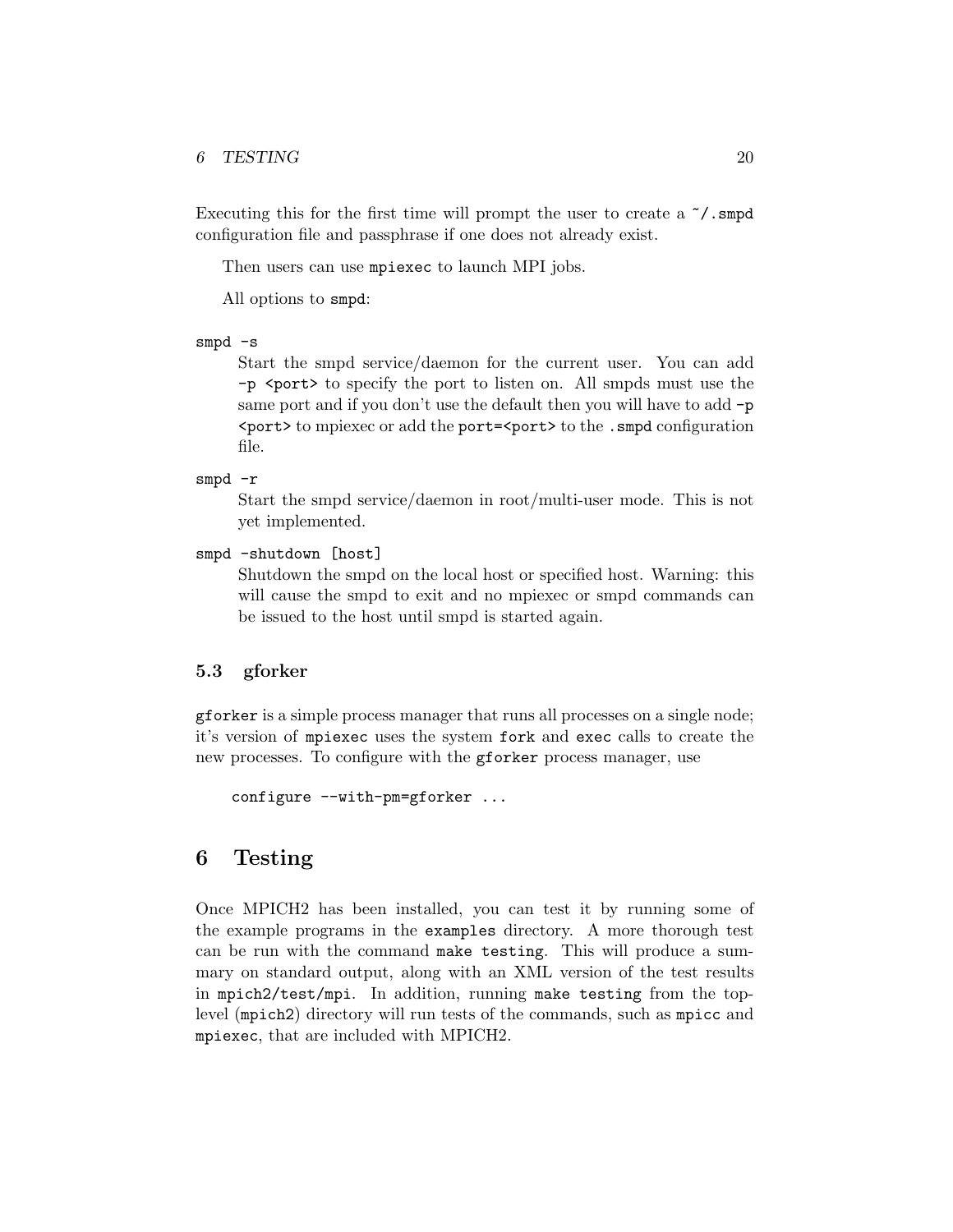<span id="page-23-0"></span>Other MPI test suites are available from [http://www.mcs.anl.gov/](http://www.mcs.anl.gov/mpi/mpi-test/tsuite.html) [mpi/mpi-test/tsuite.html](http://www.mcs.anl.gov/mpi/mpi-test/tsuite.html). As part of the MPICH2 development, we run the MPICH1, MPICH2, C++, and Intel test suites every night and post the results on [http://www.mcs.anl.gov/mpi/mpich1/micronotes/](http://www.mcs.anl.gov/mpi/mpich1/micronotes/mpich2-status/) [mpich2-status/](http://www.mcs.anl.gov/mpi/mpich1/micronotes/mpich2-status/). Other tests are run on an occasional basis.

# 7 Benchmarking

There are many benchmarking programs for MPI implementations. Three that we use are mpptest (<http://www.mcs.anl.gov/mpi/mpptest>), netpipe (<http://www.scl.ameslab.gov/netpipe>), and SkaMPI ([http://liinwww.](http://liinwww.ira.uka.de/~skampi) [ira.uka.de/~skampi](http://liinwww.ira.uka.de/~skampi)). Each of these has different strengths and weaknesses and reveals different properties of the MPI implementation.

In addition, the MPICH2 test suite contains a few programs to test for performance artifacts in the directory test/mpi/perf. An example of a performance artifact is markedly different performance for the same operation when performed in two different ways. For example, using an MPI datatype for a non-contiguous transfer should not be much slower than packing the data into a contiguous buffer, sending it as a contiguous buffer, and then unpacking it into the destination buffer. An example of this from the MPI-1 standard illustrates the use of MPI datatypes to transpose a matrix "on the fly," and one test in test/mpi/perf checks that the MPI implementation performs well in this case.

# 8 MPE

MPICH2 comes with the same MPE (Multi-Processing Environment) tools that are included with MPICH1. These include several trace libraries for recording the execution of MPI programs and the Jumpshot and SLOG tools for performance visualization. The MPE tools are built and installed by default and should be available without requiring any additional steps. The installation of MPE is documented in mpich2/src/mpe2/INSTALL and the usage of MPE is documented in mpich2/src/mpe2/README and MPICH2 user's guide.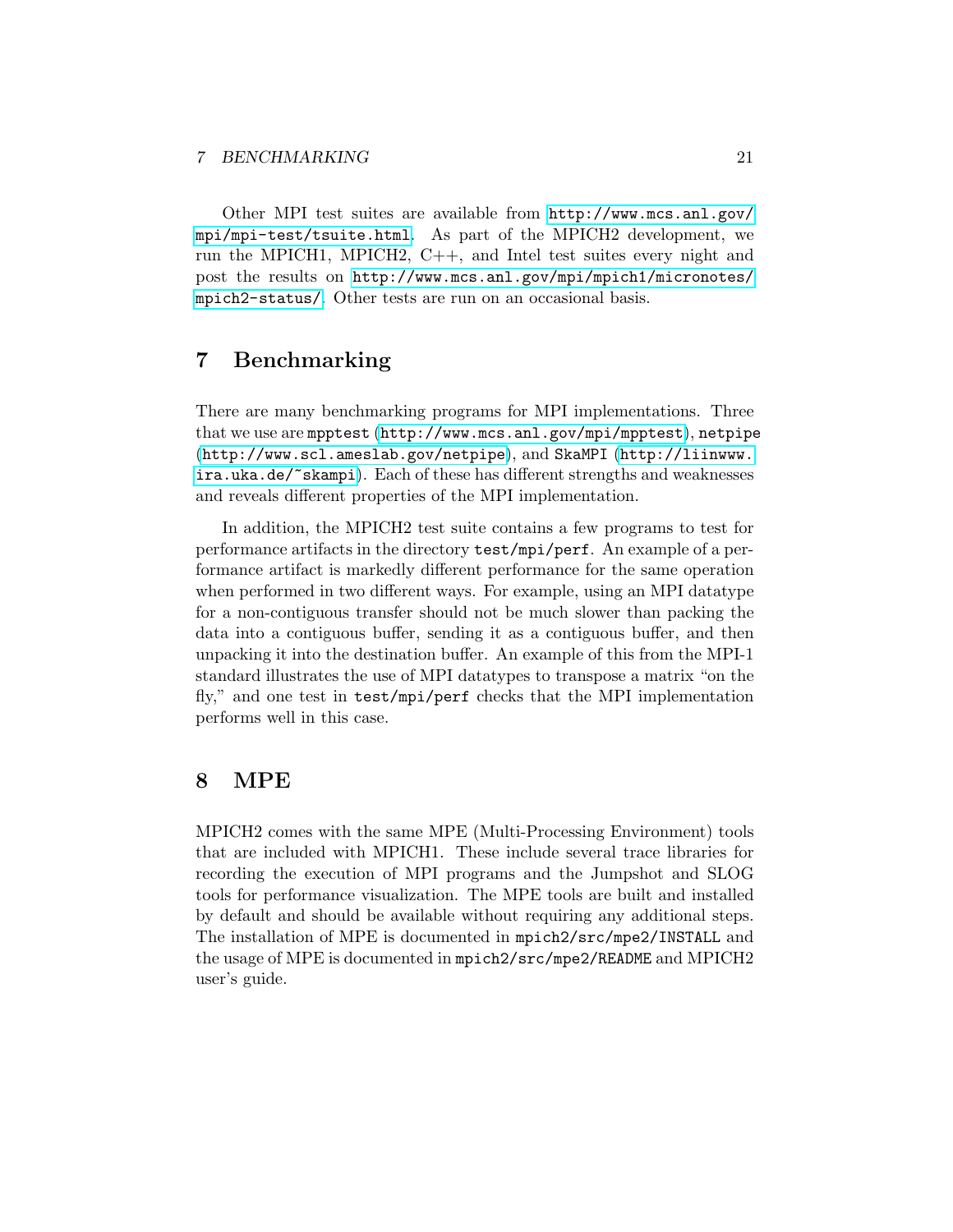#### <span id="page-24-0"></span>9 WINDOWS VERSION 22

# 9 Windows Version

### 9.1 Binary distribution

The Windows binary distribution uses the Microsoft Installer. Download and execute mpich2-1.x.xxx.msi to install the binary distribution. The default installation path is C:\Program Files\MPICH2. You must have administrator privileges to install mpich2-1.x.xxx.msi. The installer installs a Windows service to launch MPICH applications and only administrators may install services. This process manager is called smpd.exe. Access to the process manager is passphrase protected. The installer asks for this passphrase. Do not use your user password. The same passphrase must be installed on all nodes that will participate in a single MPI job.

Under the installation directory are three sub-directories: include, bin, and lib. The include and lib directories contain the header files and libraries necessary to compile MPI applications. The bin directory contains the process manager, smpd.exe, and the the MPI job launcher, mpiexec.exe. The dlls that implement MPICH2 are copied to the Windows system32 directory.

You can install MPICH in unattended mode by executing

msiexec /q /I mpich2-1.x.xxx.msi

The smpd process manager for Windows runs as a service that can launch jobs for multiple users. It does not need to be started like the unix version does. The service is automatically started when it is installed and when the machine reboots. smpd for Windows has additional options:

```
smpd -start
     Start the Windows smpd service.
smpd -stop
     Stop the Windows smpd service.
```
smpd -install Install the smpd service.

smpd -remove

Remove the smpd service.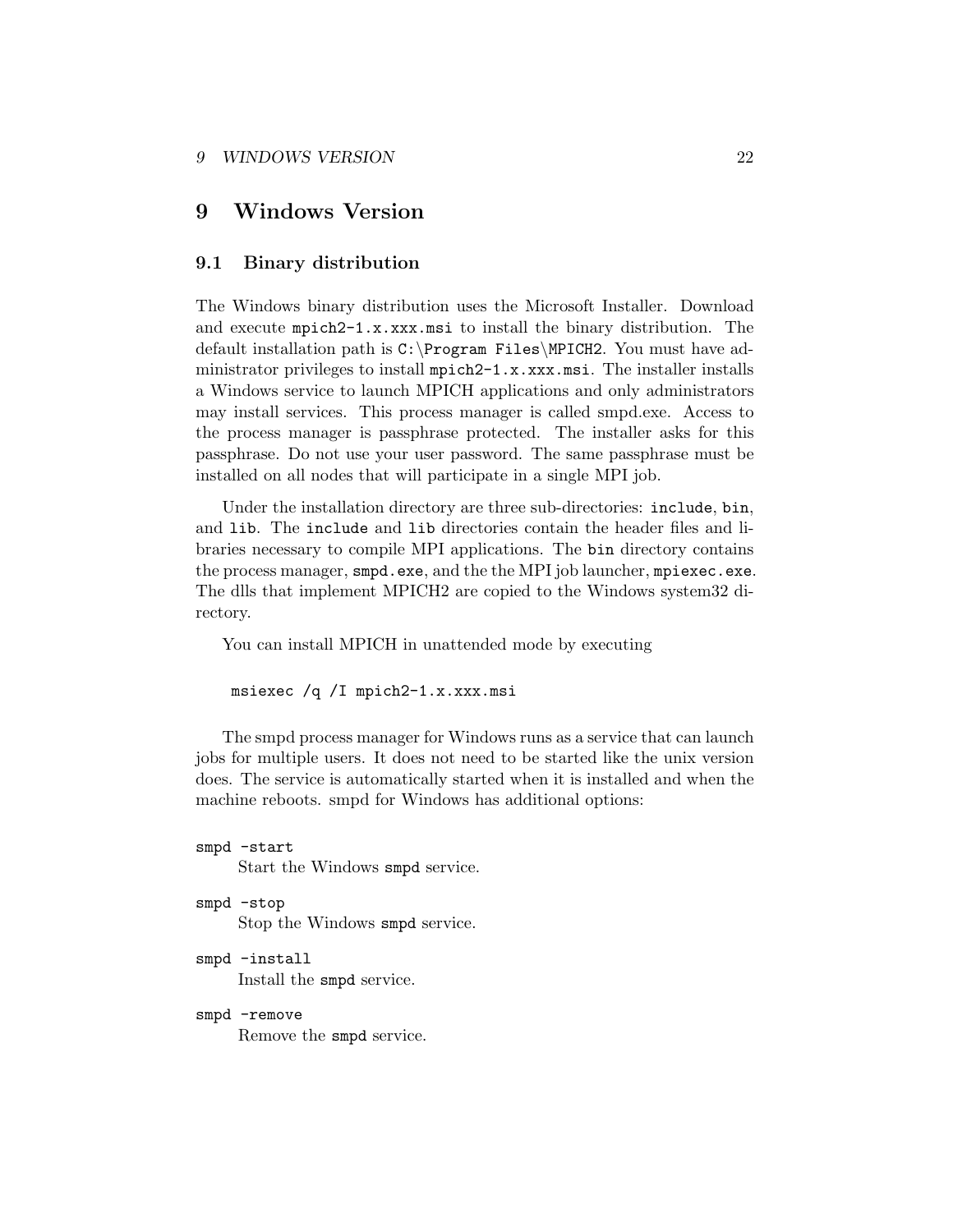### <span id="page-25-0"></span>smpd -register\_spn

Register the Service Principal Name with the domain controller. This command enables passwordless authentication using kerberos. It must be run on each node individualy by a domain administrator.

# 9.2 Source distribution

In order to build MPICH2 from the source distribution under Windows, you must have MS Developer Studio .NET 2003 or later, perl and optionally Intel Fortran 8 or later.

- Download mpich2-1.x.y.tar.gz and unzip it.
- Bring up a Visual Studio Command prompt with the compiler environment variables set.
- Run winconfigure.wsf. If you don't have a Fortran compiler add the --remove-fortran option to winconfigure to remove all the Fortran projects and dependencies. Execute winconfigure.wsf /? to see all available options.
- open mpich2\mpich2.sln
- build the ch3sockRelease mpich2 solution
- build the ch3sockRelease mpich2s project
- build the Release mpich2 solution
- build the fortRelease mpich2 solution
- build the gfortRelease mpich2 solution
- build the sfortRelease mpich2 solution
- build the channel of your choice. The options are sock, shm, and ssm. The shm channel is for small numbers of processes that will run on a single machine using shared memory. The shm channel should not be used for more than about 8 processes. The ssm (sock shared memory) channel is for clusters of smp nodes. This channel should not be used if you plan to over-subscribe the CPU's. If you plan on launching more processes than you have processors you should use the default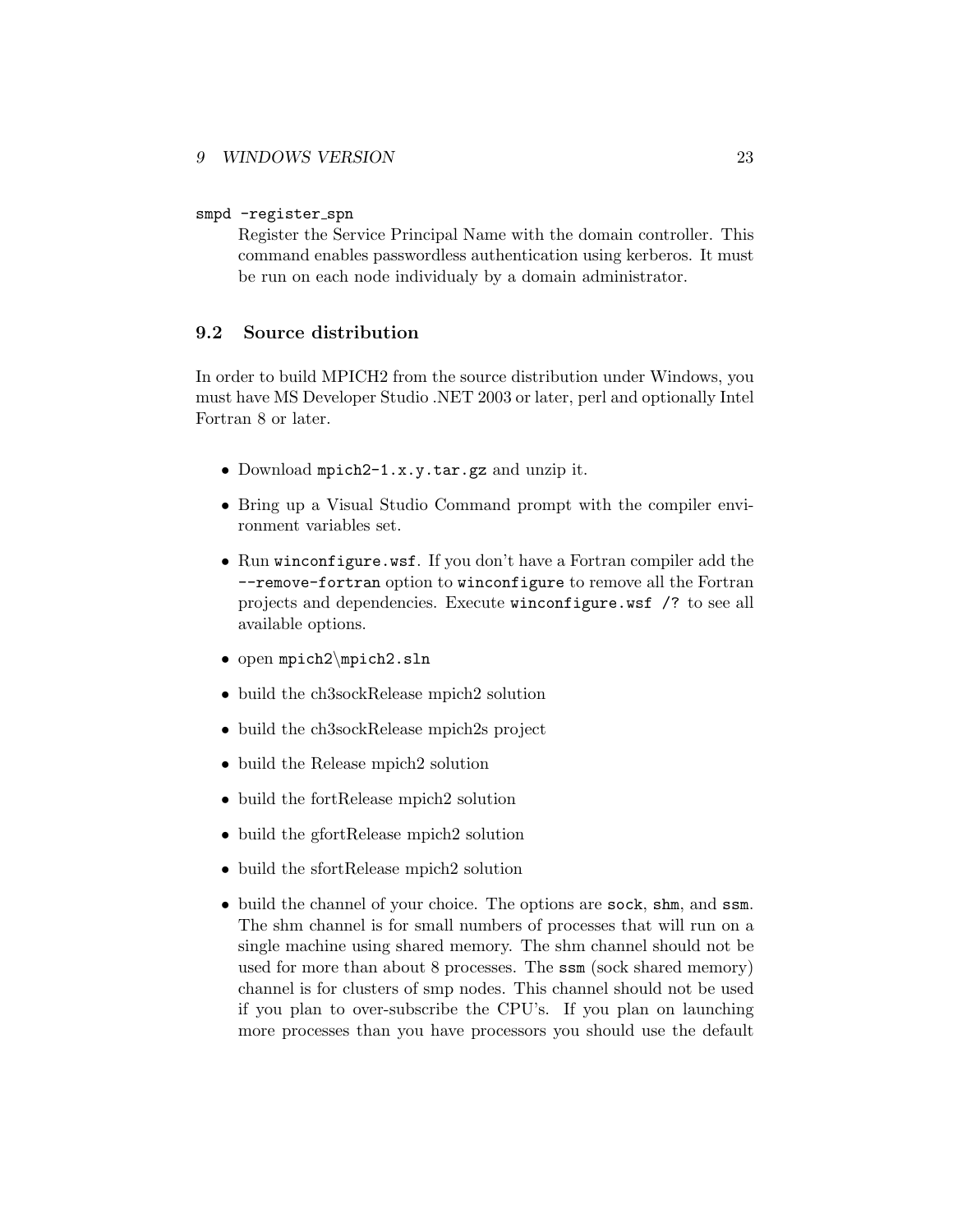<span id="page-26-0"></span>sock channel. The ssm channel uses a polling progress engine that can perform poorly when multiple processes compete for individual processors.

# 9.3 cygwin

MPICH2 can also be built under cygwin using the source distribution and the Unix commands described in previous sections. This will not build the same libraries as described in this section. It will build a "Unix" distribution that runs under cygwin.

# 10 All Configure Options

Here is a list of all the configure options currently recognized by the top-level configure. It is the MPICH-specific part of the output of

```
configure --help
```
Not all of these options may be fully supported yet.

```
Optional Features:
  --disable-FEATURE do not include FEATURE (same as --enable-FEATURE=no)
  --enable-FEATURE[=ARG] include FEATURE [ARG=yes]
--enable-cache - Turn on configure caching
--enable-echo - Turn on strong echoing. The default is enable=no.
--enable-strict - Turn on strict debugging with gcc
--enable-coverage - Turn on coverage analysis using gcc and gcov
--enable-error-checking=level - Control the amount of error checking.
level may be
   no - no error checking
   runtime - error checking controllable at runtime through environment
              variables
   all - error checking always enabled
--enable-error-messages=level - Control the amount of detail in error
 messages. Level may be
   all - Maximum amount of information
   generic - Only generic messages (no information about the specific
               instance)
   class - One message per MPI error class
```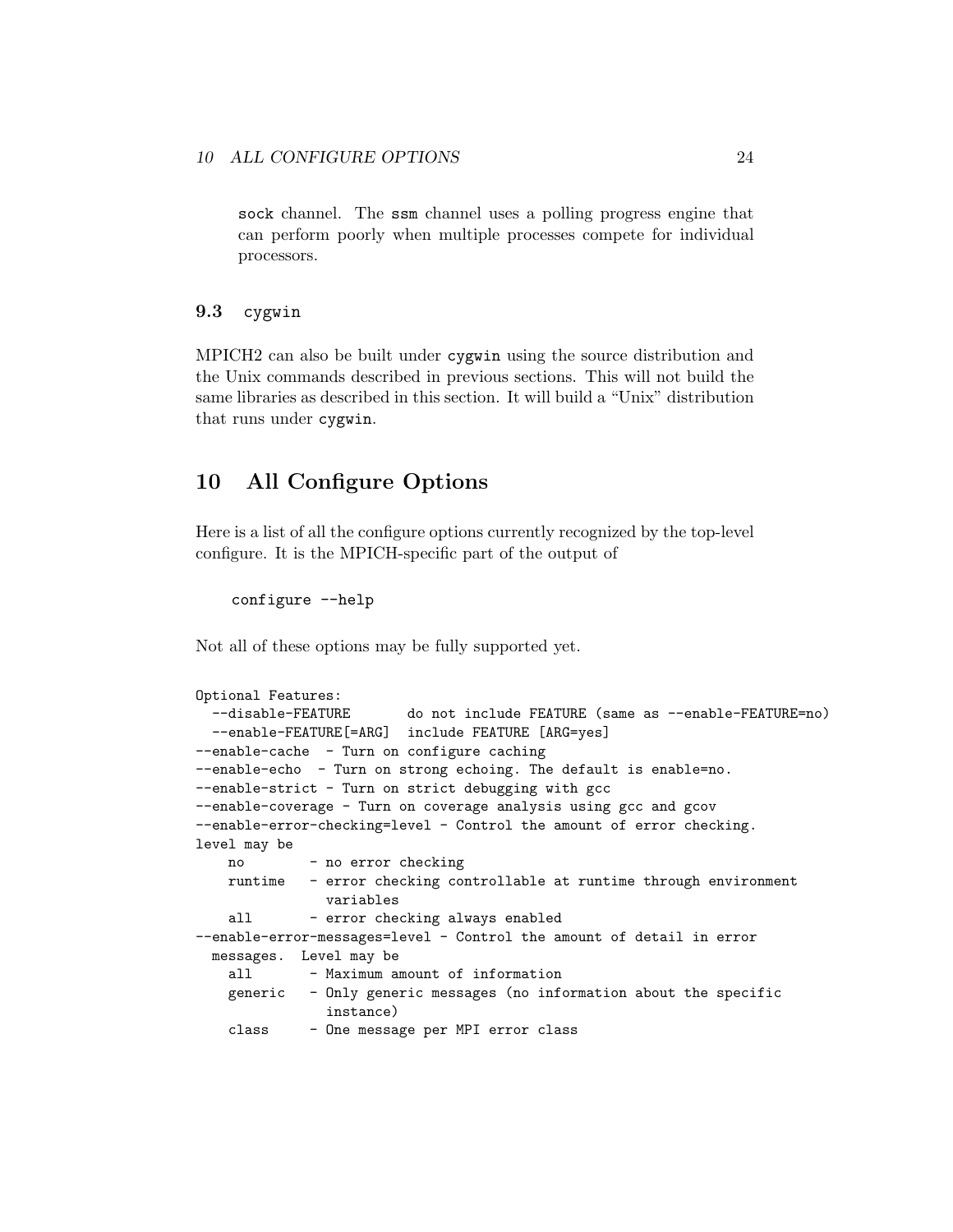```
none - No messages
--enable-timing=level - Control the amount of timing information
collected by the MPICH implementation. level may be
   none - Collect no data
   all - Collect lots of data
   runtime - Runtime control of data collected
The default is none.
--enable-g=option - Control the level of debugging support in the MPICH
implementation. option may be a list of common separated names including
   none - No debugging
   mem - Memory usage tracing
   handle - Trace handle operations
   dbg - Add compiler -g flags
   log - Enable debug event logging
   meminit - Preinitialize memory associated structures and unions to
              eliminate access warnings from programs like valgrind
   all - All of the above choices
--enable-fast - pick the appropriate options for fast execution. This
               turns off error checking and timing collection
--enable-f77 - Enable Fortran 77 bindings
--enable-f90 - Enable Fortran 90 bindings
--enable-cxx - Enable C++ bindings
--enable-romio - Enable ROMIO MPI I/O implementation
--enable-debuginfo - Enable support for debuggers
--enable-nmpi-as-mpi - Use MPI rather than PMPI routines for MPI routines,
such as the collectives, that may be implemented in terms of other MPI
routines
--enable-mpe - Build the MPE (MPI Parallel Environment) routines
--enable-threads=level - Control the level of thread support in the
MPICH implementation. The following levels are supported.
    single - No threads (MPI_THREAD_SINGLE)
   funneled - Only the main thread calls MPI (MPI_THREAD_FUNNELED)
   serialized - User serializes calls to MPI (MPI_THREAD_SERIALIZED)
   multiple(:impl) - Fully multi-threaded (MPI_THREAD_MULTIPLE)
The following implementations are supported.
   global_mutex - a single global lock guards access to all MPI functions.
The default implementation is global_mutex.
For the ch3:sock channel, a separate build is no longer needed for thread-multiple.
It is compiled by default and is selectable at run time with MPI_Init_thread.
If MPI_Init_thread is not called, the default is funneled .
For other channels, the --enable-threads option is not supported currently, and
the default is funneled.
--enable-weak-symbols - Use weak symbols to implement PMPI routines (default)
--enable-sharedlibs=kind - Enable shared libraries. kind may be
    gcc - Standard gcc and GNU ld options for creating shared libraries
```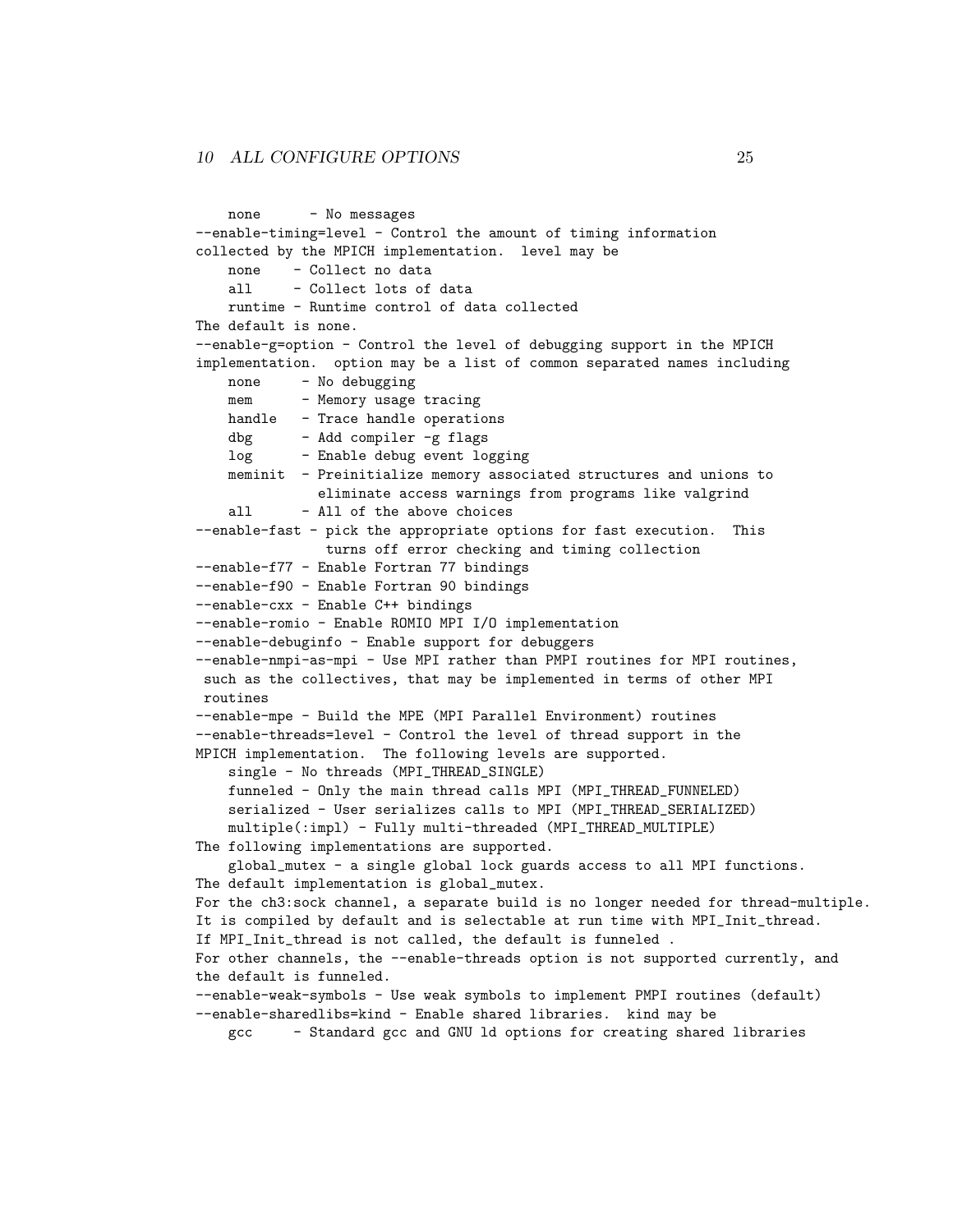```
osx-gcc - Special options for gcc needed only on OS/X
    solaris-cc - Solaris native (SPARC) compilers for 32 bit systems
    cygwin-gcc - Special options for gcc needed only for cygwin
    none - same as --disable-sharedlibs
Only gcc, osx-gcc, and solaris-cc are currently supported
--enable-dependencies - Generate dependencies for sourcefiles. This
            requires that the Makefile.in files are also created
            to support dependencies (see maint/updatefiles)
--enable-timer-type=name - Select the timer to use
for MPI_Wtime and internal timestamps. name may be one of
    gethrtime - Solaris timer (Solaris systems only)
    clock_gettime - Posix timer (where available)
    gettimeofday - Most Unix systems
    linux86_cycle - Linux x86; returns cycle counts, not time in seconds
    linuxalpha_cycle - Like linux86_cycle, but for Linux Alpha
    gcc_ia64_cycle - IPF ar.itc timer
--enable-base-cache - Enable the use of a simple cache for the subsidieary
                       configure scripts.
Optional Packages:
  --with-PACKAGE[=ARG] use PACKAGE [ARG=yes]
  --without-PACKAGE do not use PACKAGE (same as --with-PACKAGE=no)
--with-device=name - Specify the communication device for MPICH.
--with-pmi=name - Specify the pmi interface for MPICH.
--with-pm=name - Specify the process manager for MPICH.
      Multiple process managers may be specified as long as they all use
      the same pmi interface by separating them with colons. The
      mpiexec for the first named process manager will be installed.
      Example: --with-pm=forker:mpd:remshell builds the three process
      managers forker, mpd, and remshell; only the mpiexec from forker
      is installed into the bin directory.
--with-logging=name - Specify the logging library for MPICH.
--with-mpe - Build the MPE (MPI Parallel Environment) routines
--with-htmldir=dir - Specify the directory for html documentation
--with-docdir=dir - Specify the directory for documentation
--with-cross=file - Specify the values of variables that configure cannot
determine in a cross-compilation environment
--with-namepublisher=name - Choose the system that will support
                            MPI_PUBLISH_NAME and MPI_LOOKUP_NAME. Options
                             include
                               no (no service available)
                               mpd
                               file:directory (optional directory)
```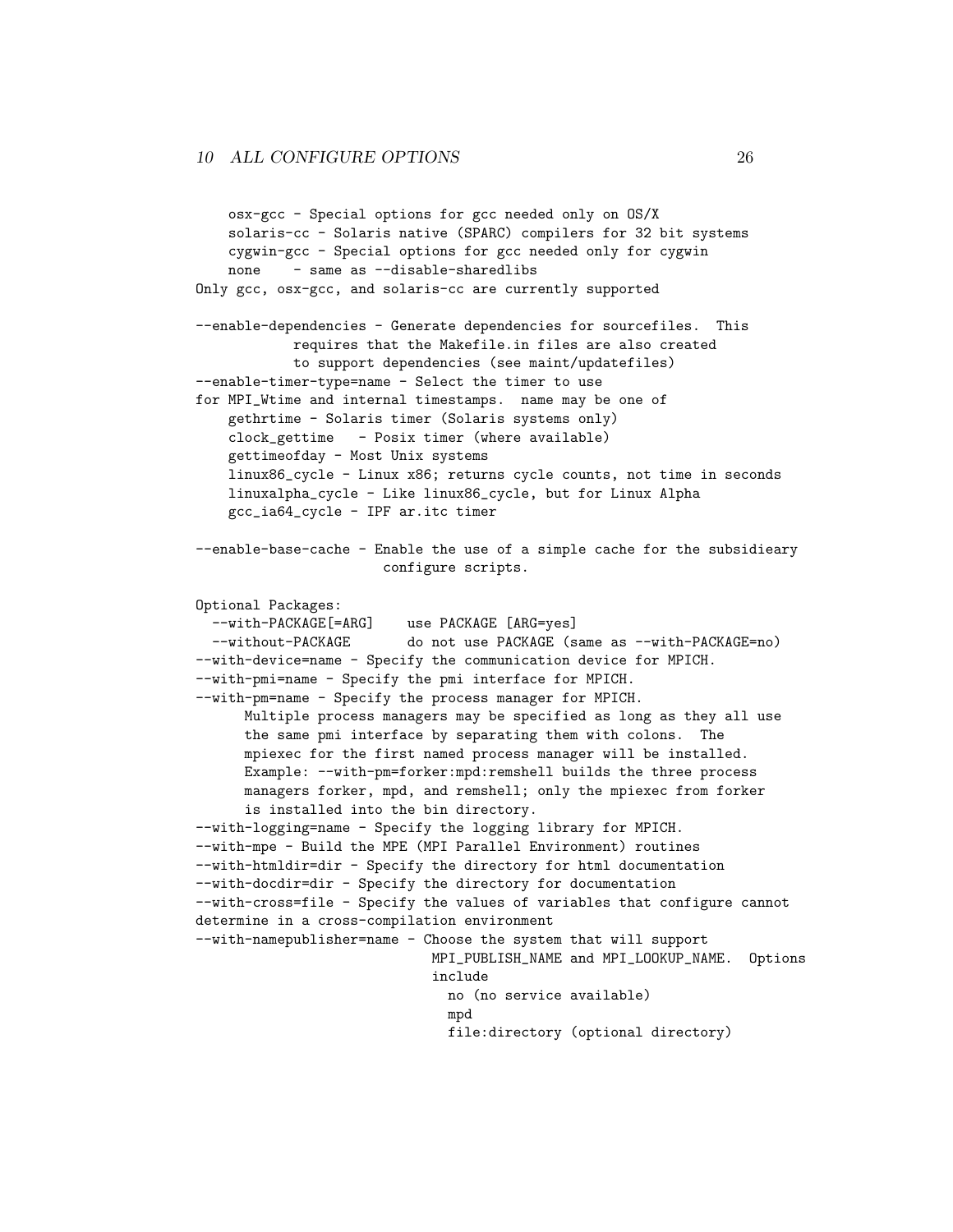```
--with-fwrapname=name - Specify name of library containing Fortran interface
routines
--with-thread-package=package - Thread package to use. Supported thread
packages include:
    posix or pthreads - POSIX threads
    solaris - Solaris threads (Solaris OS only)
    none - no threads
If the option is not specified, the default package is ${MPE_THREAD_DEFAULT}.
If the option is specified, but a package is not given, then the default
is posix.
```
Notes on the configure options. The --with-htmldir and --with-docdir options specify the directories into which the documentation will be installed by make install.

# A Troubleshooting MPDs

# A.1 Getting Started with mpd

mpd stands for multi-purpose daemon. We sometimes use the term mpd to refer to the combination of the mpd daemon and its helper programs that collectively form a process management system for executing parallel jobs, including mpich jobs. The mpd daemon must run on each host where you wish to execute parallel programs. The mpd daemons form a ring to facilitate rapid process startup. Even a single mpd on a single host forms a loop. Therefore, each host must be configured in such a way that the mpds can connect to each other and pass messages via sockets.

It can be rather tricky to configure one or more hosts in such a way that they adequately support client-server applications like mpd. In particular, each host must not only know its own name, but must identify itself correctly to other hosts when necessary. Further, certain information must be readily accessible to each host. For example, each host must be able to map another host's name to its IP address. In this section, we will walk slowly through a series of steps that will help to ensure success in running mpds on a single host or on a large cluster.

If you can ssh from each machine to *itself*, and from each machine to each other machine in your set (and back), then you probably have an adequate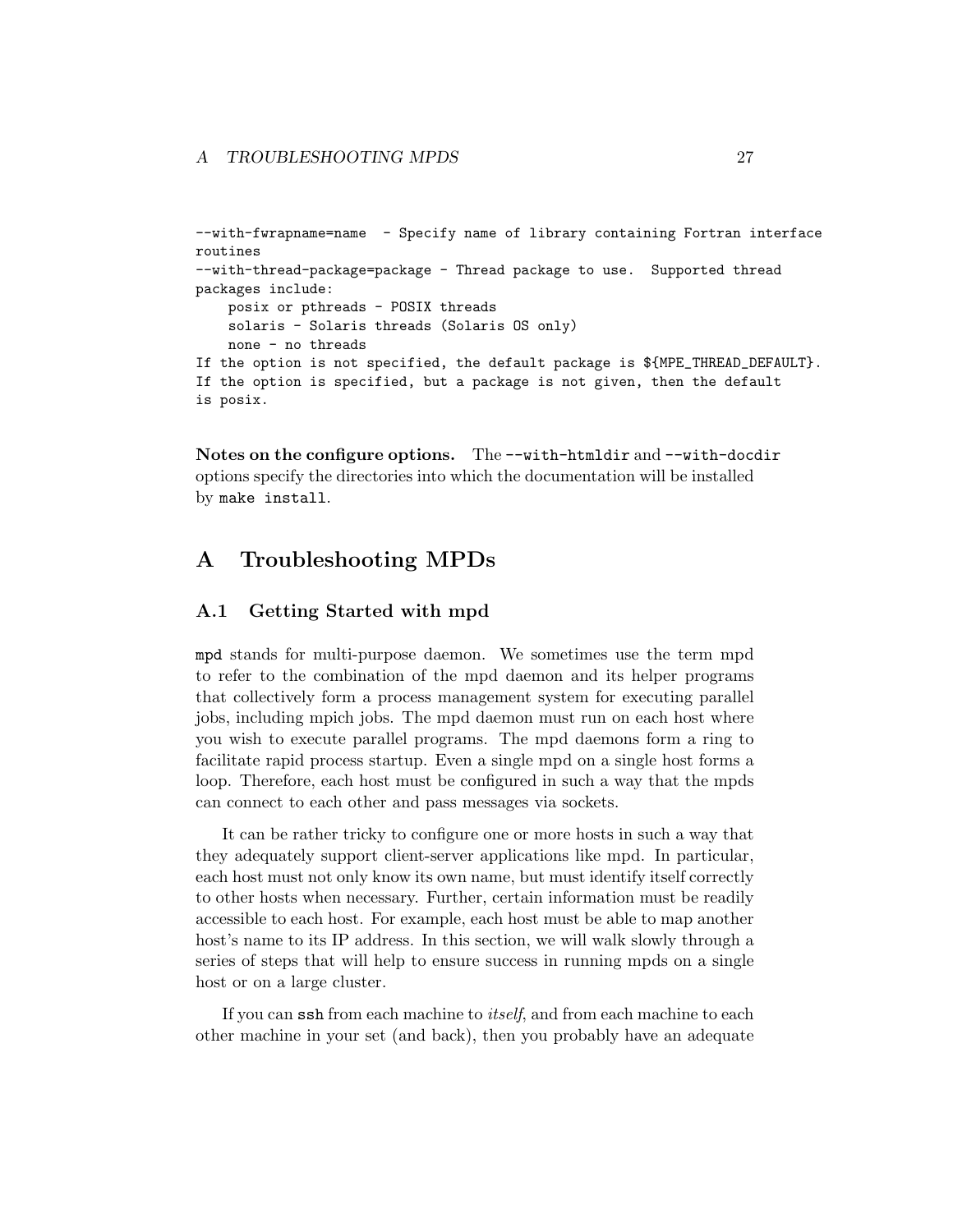<span id="page-30-0"></span>environment for mpd. However, there may still be problems. For example, if you are blocking all ports except the ports used by ssh/sshd, then mpd will still fail to operate correctly.

To begin using mpd, the sequence of steps that we recommend is this:

- 1. get one mpd working alone on a first test node
- 2. get one mpd working alone on a second test node
- 3. get two new mpds to work together on the two test nodes
- 4. boot two new mpds on the two test nodes via mpdboot

### A.1.1 Following the steps

- 1. Install mpich2, and thus mpd.
- 2. Make sure the mpich2 bin directory is in your path. Below, we will refer to it as MPDDIR.
- 3. Kill old mpd processes. If you are coming to this guide from elsewhere, e.g. a Quick Start guide for mpich2, because you encountered mpd problems, you should make sure that all mpd processes are terminated on the hosts where you have been testing. mpdallexit may assist in this, but probably not if you were having problems. You may need to use the Unix kill command to terminate the processes.
- 4. Run a first mpd (alone on a first node). As mentioned above, mpd uses client-server communications to perform its work. So, before running an mpd, let's run a simpler program (mpdcheck) to verify that these communications are likely to be successful. Even on hosts where communications are well supported, sometimes there are problems associated with hostname resolution, etc. So, it is worth the effort to proceed a bit slowly. Below, we assume that you have installed mpd and have it in your path.

Select a test node, let's call it n1. Login to n1.

First, we will run mpdcheck as a server and a client. To run it as a server, get into a window with a command-line and run this:

n1 \$ mpdcheck -s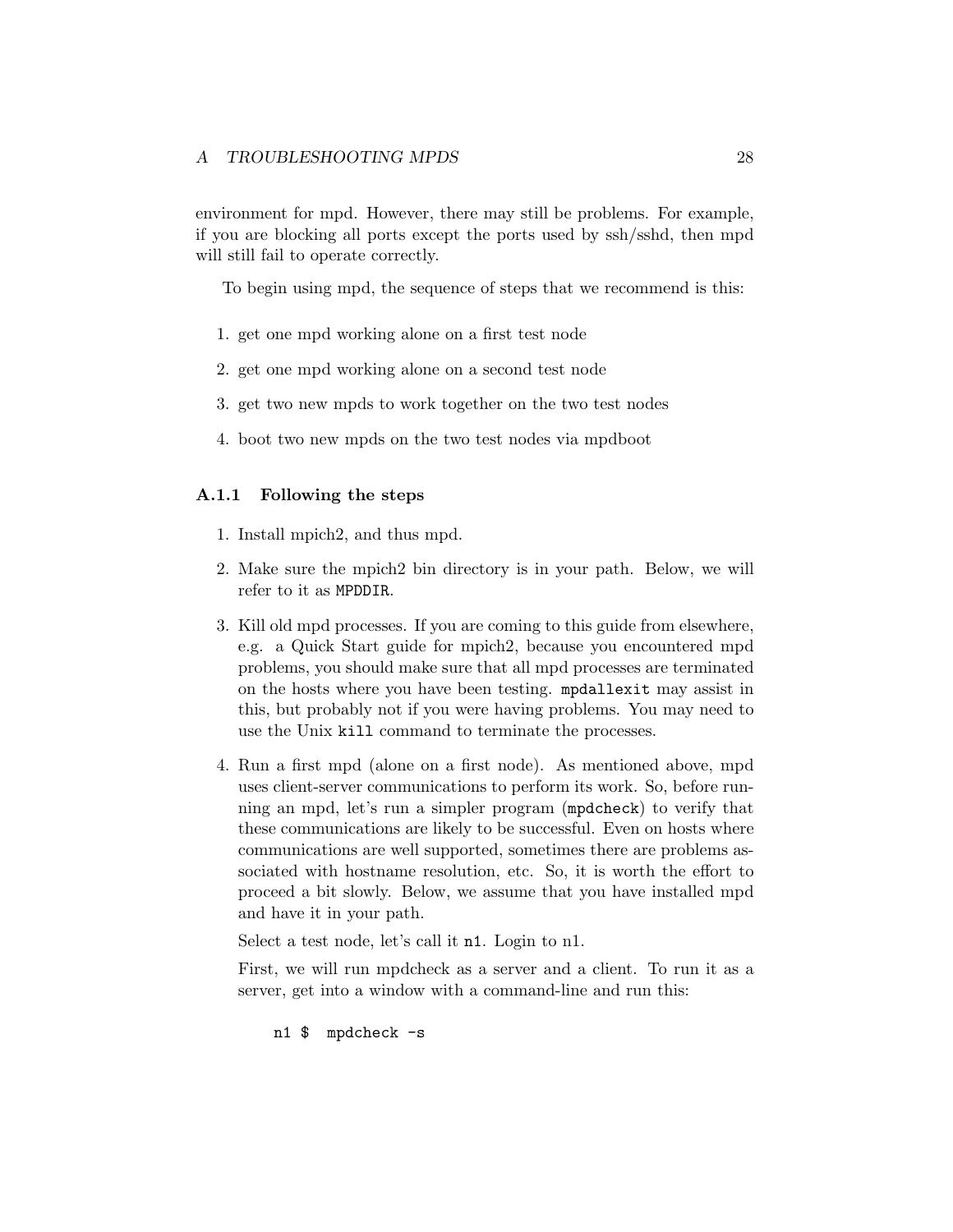It will print something like this:

```
server listening at INADDR_ANY on: n1 1234
```
Now, run the client side (in another window if convenient) and see if it can find the server and communicate. Be sure to use the same hostname and portnumber printed by the server (above: n1 1234):

n1 \$ mpdcheck -c n1 1234

If all goes well, the server will print something like:

```
server has conn on
    <socket._socketobject object at 0x40200f2c>
        from ('192.168.1.1', 1234)
server successfully recvd msg from client:
    hello_from_client_to_server
```
and the client will print:

```
client successfully recvd ack from server:
    ack_from_server_to_client
```
If the experiment failed, you have some network or machine configuration problem which will also be a problem later when you try to use mpd. Even if the experiment succeeded, but the hostname printed by the server was localhost, then you will probably have problems later if you try to use mpd on n1 in conjunction with other hosts. In either case, skip to Section [A.2](#page-35-0) "Debugging host/network configuration problems."

If the experiment succeeded, then you should be ready to try mpd on this one host. To start an mpd, you will use the mpd command. To run parallel programs, you will use the mpiexec program. All mpd commands accept the -h or –help arguments, e.g.:

n1 \$ mpd --help n1 \$ mpiexec --help

Try a few tests: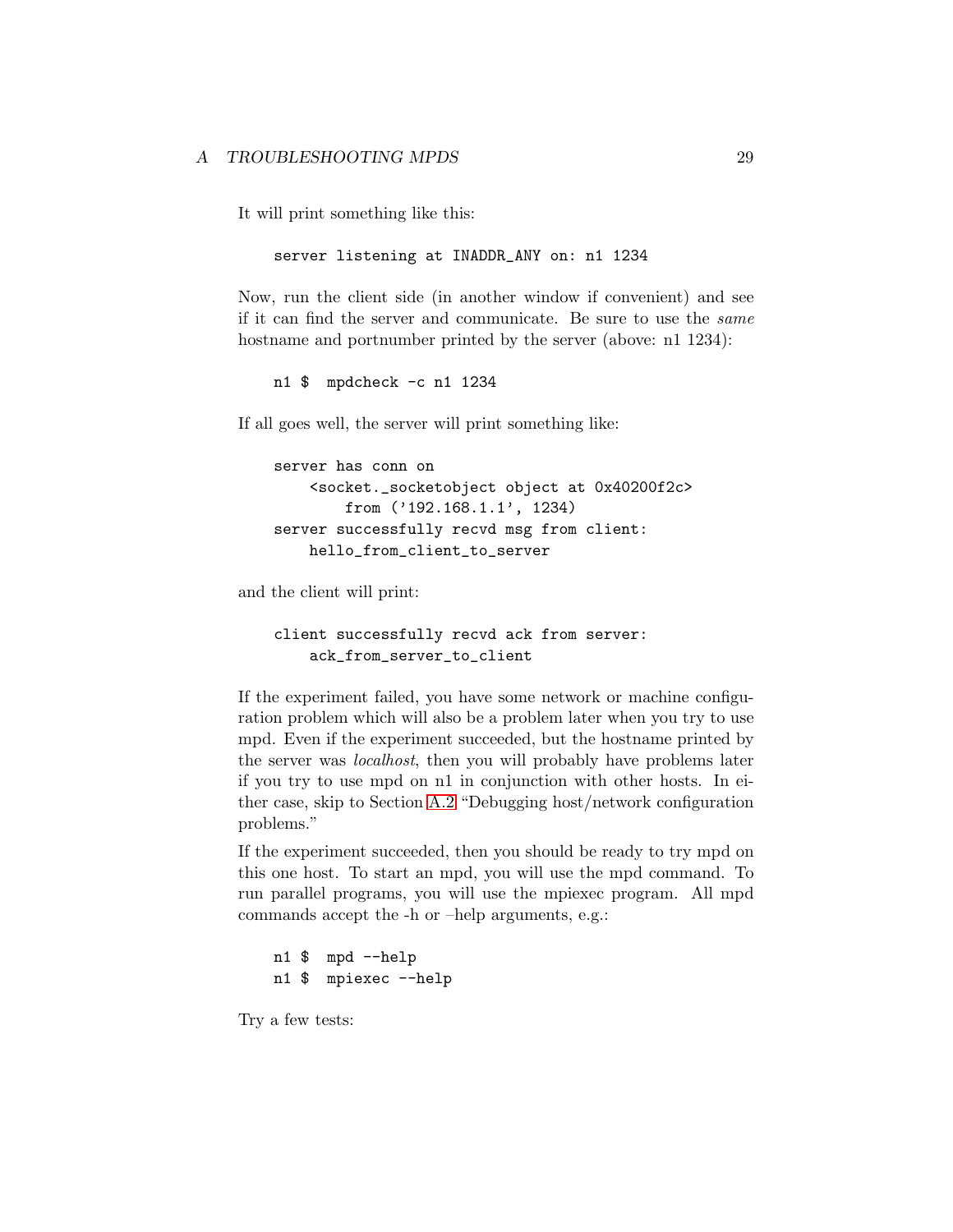```
n1 $ mpd &
n1 $ mpiexec -n 1 /bin/hostname
n1 $ mpiexec -l -n 4 /bin/hostname
n1 $ mpiexec -n 2 PATH_TO_MPICH2_EXAMPLES/cpi
```
where PATH\_TO\_MPICH2\_EXAMPLES is the path to the mpich2-1.0.3/examples directory.

To terminate the mpd:

n1 \$ mpdallexit

- 5. Run a second mpd (alone on a second node). To verify that things are fine on a second host (say  $n\ell$ ), login to n2 and perform the same set of tests that you did on n1. Make sure that you use mpdallexit to terminate the mpd so you will be ready for further tests.
- 6. Run a ring of two mpds on two hosts. Before running a ring of mpds on n1 and n2, we will again use mpdcheck, but this time between the two machines. We do this because the two nodes may have trouble locating each other or communicating between them and it is easier to check this out with the smaller program.

First, we will make sure that a server on n1 can service a client from n2. On n1:

n1 \$ mpdcheck -s

which will print a hostname (hopefully n1) and a portnumber (say 3333 here). On n2:

n2 \$ mpdcheck -c n1 3333

If this experiment fails, skip to Section [A.2](#page-35-0) "Debugging host/network configuration problems".

Second, we will make sure that a server on n2 can service a client from n1. On n2:

n2 \$ mpdcheck -s

which will print a hostname (hopefully n2) and a portnumber (say 7777 here). On n2: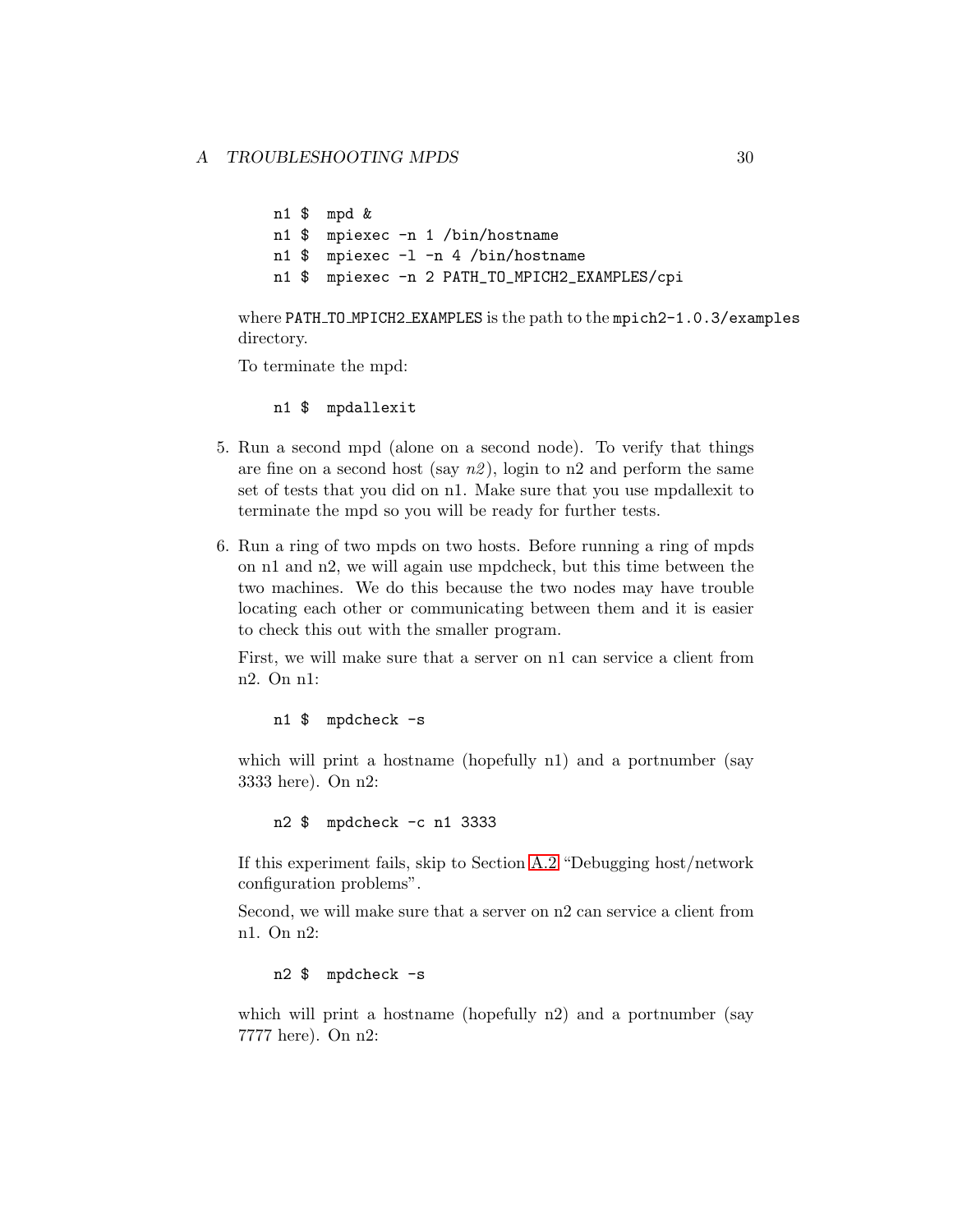n2 \$ mpdcheck -c n2 7777

If this experiment fails, skip to Section [A.2](#page-35-0) "Debugging host/network configuration problems".

If all went well, we are ready to try a pair of mpds on n1 and n2. First, make sure that all mpds have terminated on both n1 and n2. Use mpdallexit or simply kill them with:

```
kill -9 PID_OF_MPD
```
where you have obtained the PID OF MPD by some means such as the ps command.

On n1:

n1 \$ mpd & n1 \$ mpdtrace -l

This will print a list of machines in the ring, in this case just n1. The output will be something like:

n1\_6789 (192.168.1.1)

The 6789 is the port that the mpd is listeneing on for connections from other mpds wishing to enter the ring. We will use that port in a moment to get an mpd from n2 into the ring. The value in parentheses should be the IP address of n1.

On n2:

n2 \$ mpd -h n1 -p 6789 &

where 6789 is the listening port on n1 (from mpdtrace above). Now try:

n2 \$ mpdtrace -l

You should see both mpds in the ring. To run some programs in parallel: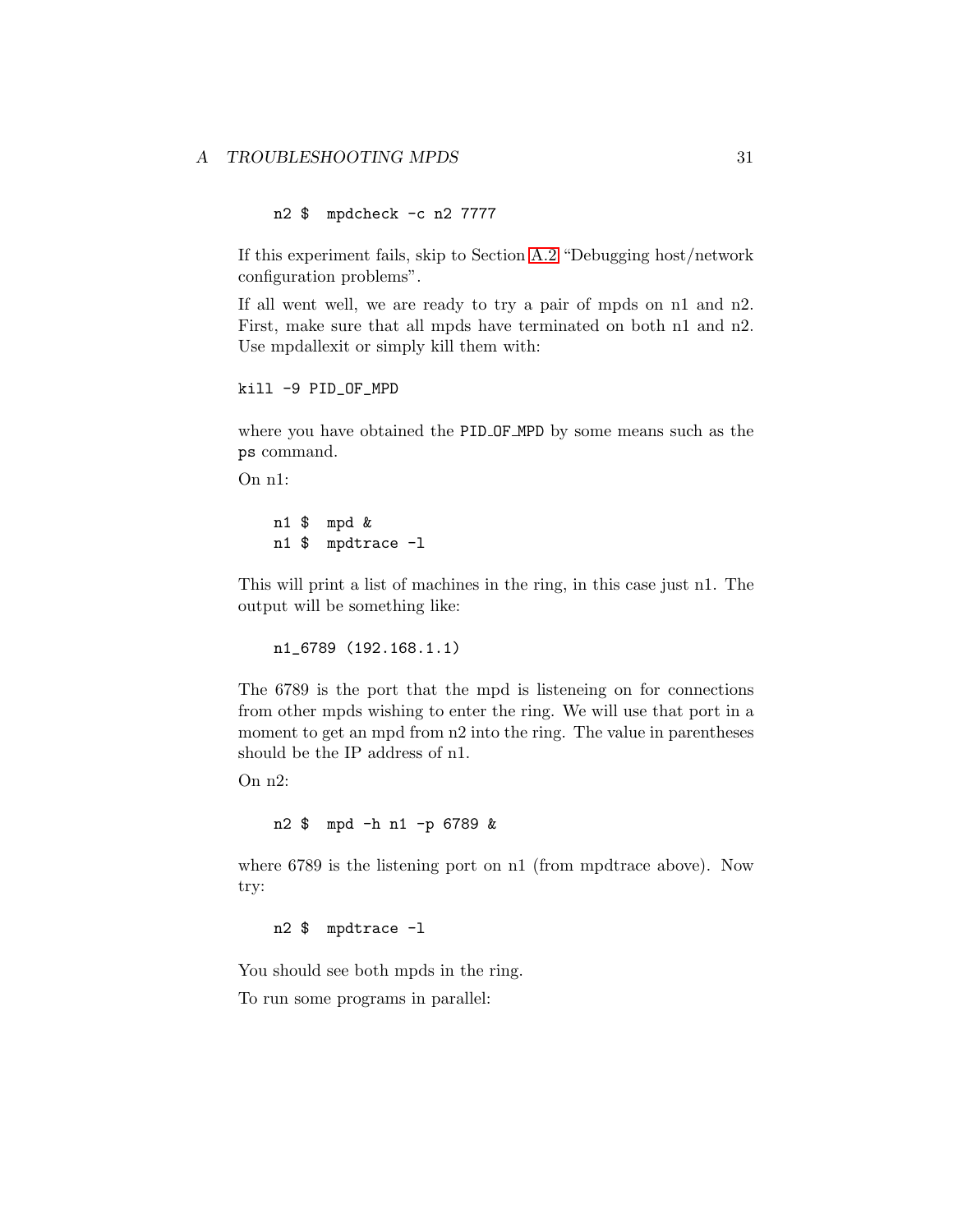n1 \$ mpiexec -n 2 /bin/hostname n1 \$ mpiexec -n 4 /bin/hostname n1 \$ mpiexec -l -n 4 /bin/hostname n1 \$ mpiexec -l -n 4 PATH\_TO\_MPICH2\_EXAMPLES/cpi

where PATH\_TO\_MPICH2\_EXAMPLES is the path to the mpich2-1.0.6/examples directory.

To bring down the ring of mpds:

n1 \$ mpdallexit

7. Boot a ring of two mpds via mpdboot. Please be aware that mpdboot uses ssh by default to start remote mpds. It will expect that you can run ssh from n1 to n2 (and from n2 to n1) without entering a password.

First, make sure that you terminate the mpd processes from any prior tests.

On n1, create a file named mpd.hosts containing the name of n2:

n2

Then, on n1 run:

n1 \$ mpdboot -n 2 n1 \$ mpdtrace -l n1 \$ mpiexec -l -n 2 /bin/hostname

The mpdboot command should read the mpd.hosts file created above and run an mpd on each of the two machines. The mpdtrace and mpiexec show the ring up and functional. Options that may be useful are:

- $-\text{help}$  use this one for extra details on all options
- $\bullet$   $\neg$  (verbose)
- $\nightharpoonup$  --chkup tries to verify that the hosts are up before starting mpds
- $--$ chkuponly only performs the verify step, then ends

To bring the ring down:

n1 \$ mpdallexit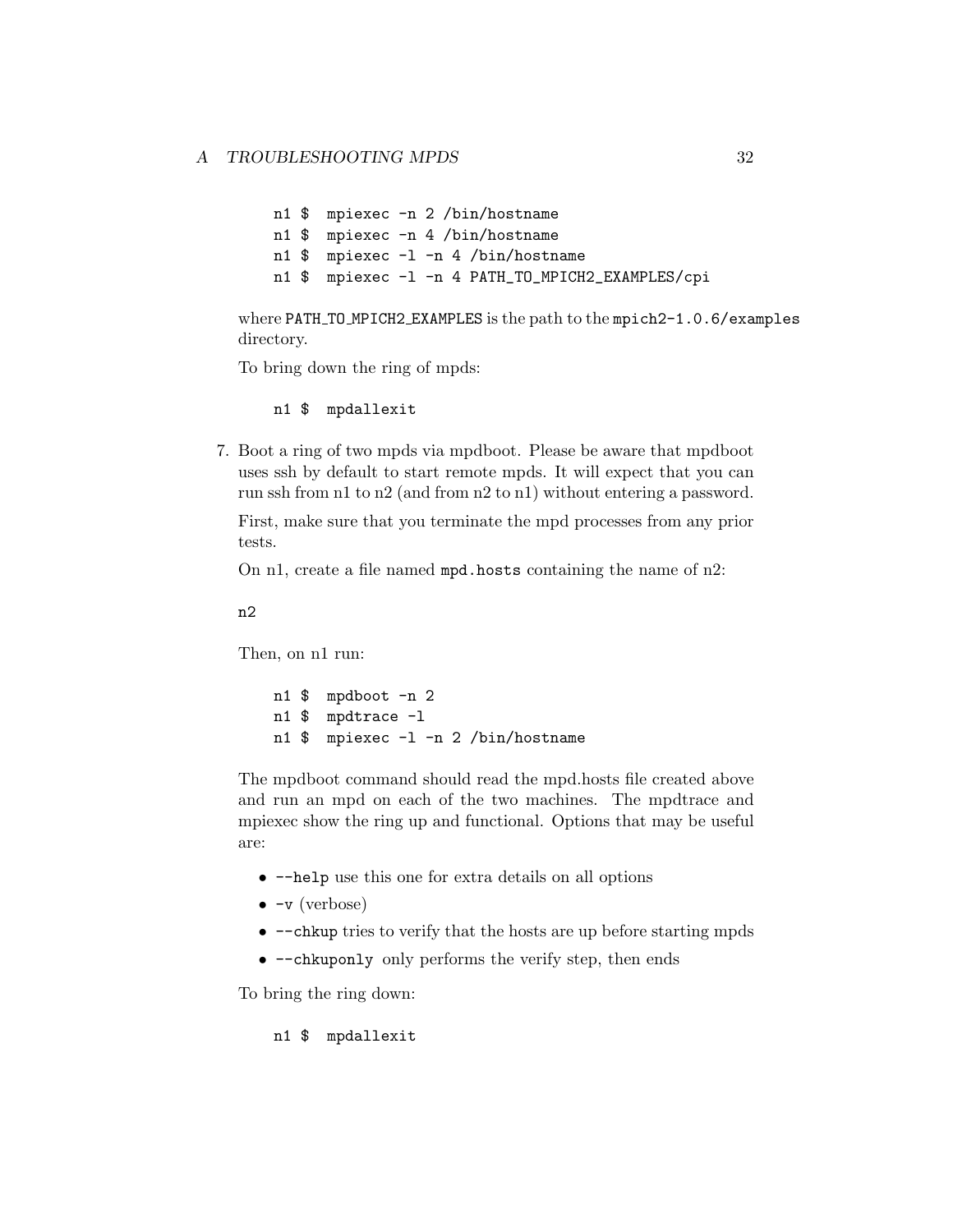<span id="page-35-0"></span>If mpdboot works on the two machines n1 and n2, it will probably work on your others as well. But, there could be configuration problems using a new machine on which you have not yet tested mpd. An easy way to check, is to gradually add them to mpd.hosts and try an mpdboot with a -n arg that uses them all each time. Use mpdallexit after each test.

### A.2 Debugging host/network configuration problems

We use mpdcheck as our first attempt to debug host or network configuration problems. If you run:

```
n1 $ mpdcheck --help
```
you should receive a fairly long help message describing a wide variety of arguments which can be supplied to mpdcheck to help you debug.

The first thing to try is to simply login to a node, say n1 and run:

#### n1 \$ mpdcheck

mpdcheck will produce no output here if it finds no problems. If mpdcheck does find potenital problems, it will print them with \*\*\* at the beginning of the line. You can cause mpdcheck to be verbose by using the -v option, e.g.:

n1 \$ mpdcheck -v

Also, if mpdcheck offers comments about how you might repair certain problems, you can get a longer version of those messages by using the -l option, e.g.:

#### n1 \$ mpdcheck -l

If you run mpdcheck on each node and find no problems, you may still wish to use it further to debug issues between two nodes. For example, you might login to n1 and create file named mpd.hosts which contains the name of another node which is having trouble communicating with n1, e.g. n2. Then, you may want to run: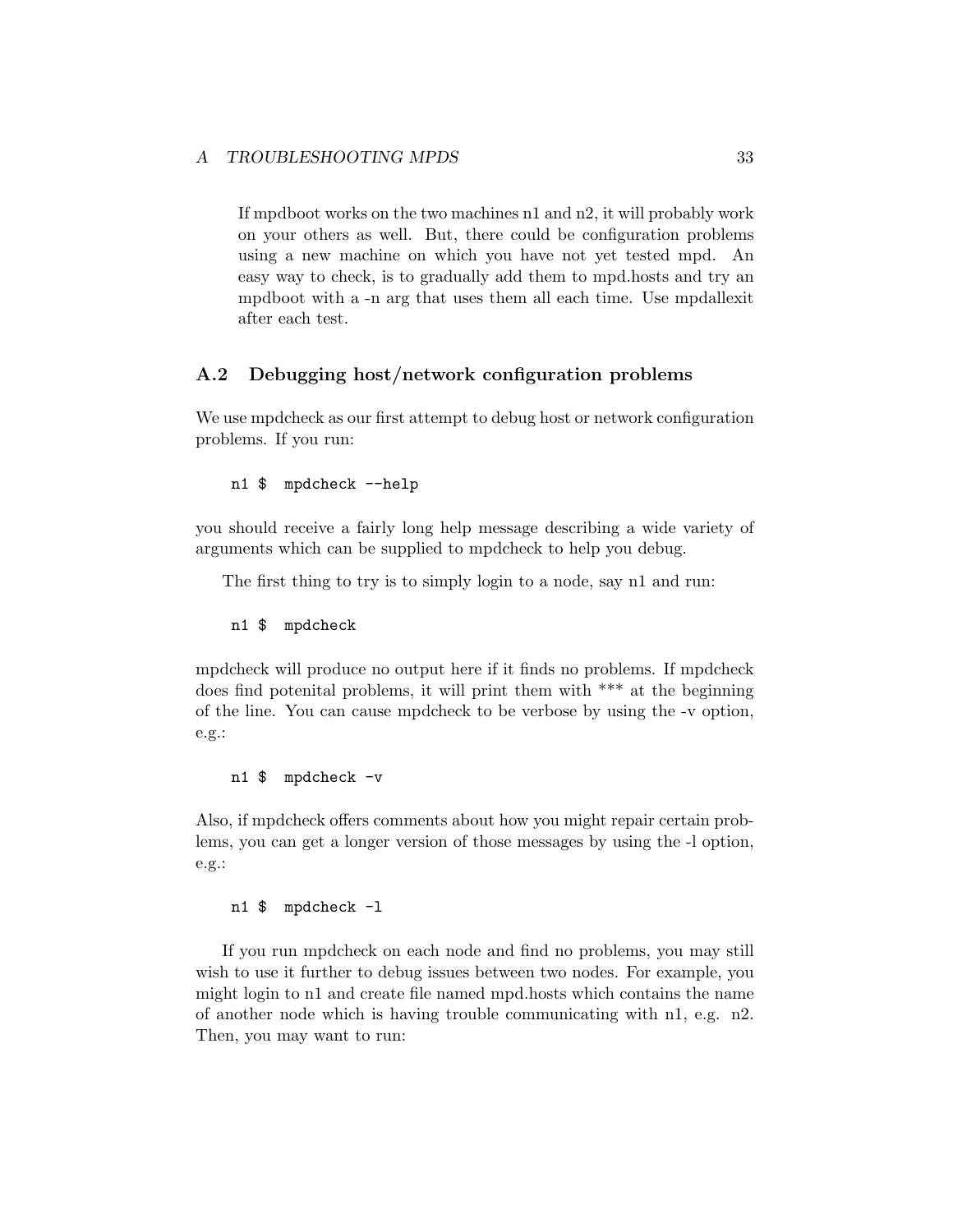# <span id="page-36-0"></span>n1 \$ mpdcheck -f mpd.hosts

This test will see if n1 is having trouble discovering information about n2. If not, you wish to try:

#### n1 \$ mpdcheck -f mpd.hosts -ssh

This will also try to test ssh support between n1 and n2.

If these 2 experiments go OK, you should probably try them again but this time logged into n2 and trying to connect back to n1. Do not forget to change the contents of mpd.hosts to contain the name of n1.

If none of these get you past the problems, you may need to ask for help. If so, it will probably useful to run mpdcheck once more on each of the nodes which are of concern:

n1 \$ mpdcheck -pc n2 \$ mpdcheck -pc

These will produce quite a bit of output which may be useful in determining the problem. The -pc option does not really try to offer any comemnts about what may be wrong. It merely prints potentially useful debugging info.

#### A.3 Firewalls, etc.

If the output from any of mpdcheck, mpd, or mpdboot leads you to believe that one or more of your hosts are having trouble communicating due to firewall issues, we can offer a few simple suggestions. If the problems are due to an "enterprise" firewall computer, then we can only point you to your local network admin for assistance.

In other cases, there are a few quick things that you can try to see if there some common protections in place which may be causing your problems.

First, you might see if iptables is active. You will probably need to be root to do this:

n1 # iptables -L